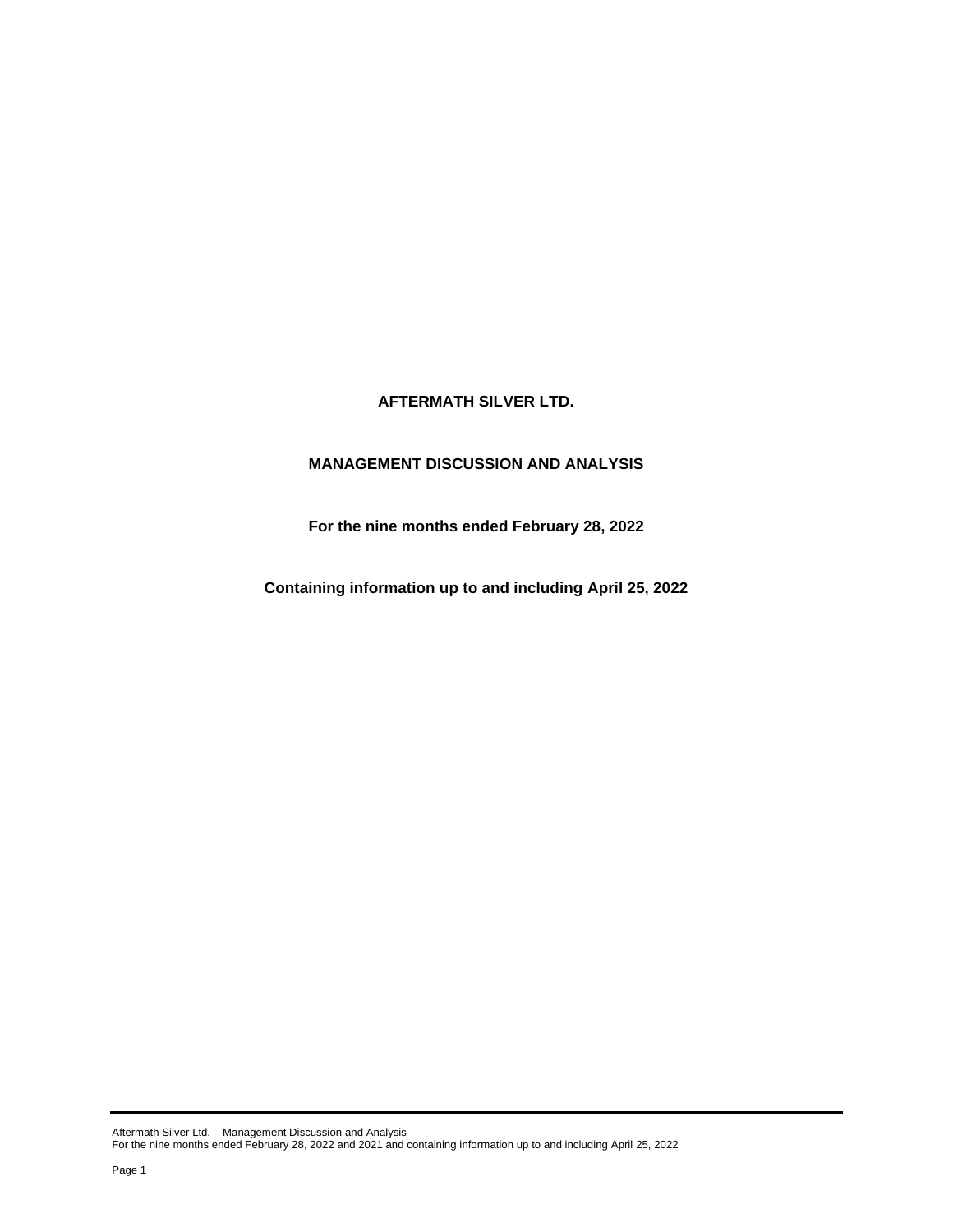# **Form 51-102F1**

## **MANAGEMENT DISCUSSION AND ANALYSIS**

# **FOR**

# **AFTERMATH SILVER LTD.**

## **CONTAINING INFORMATION UP TO AND INCLUDING JANUARY 28, 2022**

## **NOTICE**

This Management Discussion and Analysis ("MD&A") is intended to help the reader understand the Aftermath Silver Ltd. ("Aftermath" or the "Company") condensed consolidated interim financial statements. The information provided herein should be read in conjunction with the condensed consolidated interim financial statements for the nine months ended February 28, 2022 and 2021 and the audited consolidated financial statements for the year ended May 31, 2021 and 2020, along with their accompanying notes. The following comments may contain management estimates of anticipated future trends, activities or results. These are not a guarantee of future performance, since actual results could change based on other factors and variables beyond management control.

Management is responsible for the preparation and integrity of the condensed consolidated interim financial statements, including the maintenance of appropriate information systems, procedures and internal controls and to ensure that information used internally or disclosed externally, including the condensed consolidated interim financial statements and MD&A, is complete and reliable. The Company's board of directors follows recommended corporate governance guidelines for public companies to ensure transparency and accountability to shareholders. The board's audit committee meets with management quarterly to review the condensed consolidated interim financial statements including the MD&A and to discuss other financial, operating and internal control matters.

All currency amounts are expressed in Canadian dollars unless otherwise noted.

## **CAUTION REGARDING FORWARD LOOKING INFORMATION**

This MD&A contains forward-looking statements and forward-looking information (collectively, "forward-looking statements") within the meaning of applicable Canadian and US securities legislation. These statements relate to future events or the future activities or performance of the Company. All statements, other than statements of historical fact are forward-looking statements. Forward-looking statements are typically identified by words such as: believe, expect, anticipate, intend, estimate, postulate and similar expressions, or which by their nature refer to future events. These forward-looking statements include, but are not limited to, statements concerning:

- the Company's strategies and objectives, both generally and in respect of its specific mineral properties;
- the timing of decisions regarding the strategy and costs of exploration programs with respect to, and the issuance of the necessary permits and authorizations required for, the Company's exploration programs;
- the timing and cost of planned exploration programs of the Company, and the timing of the receipt of results there from;
- the Company's ability to maintain operations and raise capital as a result of the recent coronavirus disease 2019 (COVID-19) outbreak;
- the Company's future cash requirements;
- general business and economic conditions;
- the Company's ability to meet its financial obligations as they come due, and to be able to raise the necessary funds to continue operations;

For the nine months ended February 28, 2022 and 2021 and containing information up to and including April 25, 2022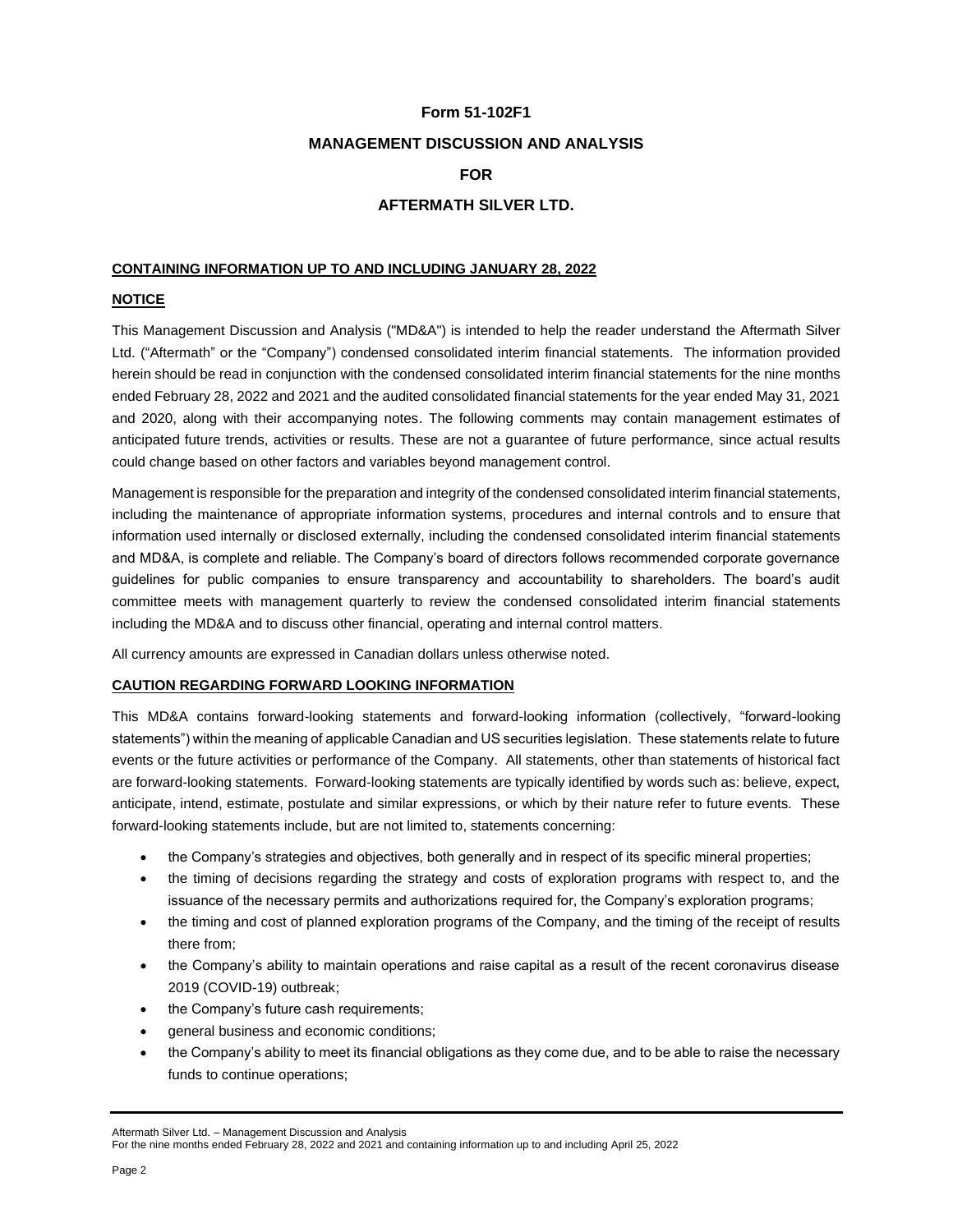- the timing and pricing of proposed financings if applicable;
- the anticipated completion of financings;
- the anticipated receipt of regulatory approval/acceptance of financings;
- the anticipated use of the proceeds from the financings;
- the potential to verify and potentially expand upon the historical resources;
- the potential for the expansion of the known mineralized zones;
- the potential for the amenability of mineralization to respond to proven technologies and methods for recovery of ore;

Although the Company believes that such statements are reasonable, it can give no assurance that such expectations will prove to be correct. Inherent in forward looking statements are risks and uncertainties beyond the Company's ability to predict or control, including, but not limited to, risks related to the Company's inability to negotiate successfully for the acquisition of interests in mineral properties, the determination of applicable governmental agencies not to issue the exploration concessions applied for by the Company or excessive delay by the applicable governmental agencies in connection with any such issuances, the Company's inability to identify one or more economic deposits on its properties, variations in the nature, quality and quantity of any mineral deposits that may be located, the Company's inability to obtain any necessary permits, consents or authorizations required for its activities, to produce minerals from its properties successfully or profitably, to continue its projected growth, to raise the necessary capital or to be fully able to implement its business strategies, and other risks identified herein under "Risk Factors".

The Company cautions investors that any forward-looking statements by the Company are not guarantees of future performance, and that actual results are likely to differ, and may differ materially, from those expressed or implied by forward looking statements contained in this MD&A. Such statements are based on a number of assumptions which may prove incorrect, including, but not limited to, assumptions about:

- the level and volatility of the prices for precious and base metals;
- general business and economic conditions;
- the timing of the receipt of regulatory and governmental approvals, permits and authorizations necessary to implement and carry on the Company's planned exploration programs;
- its ability to maintain operations as a result of the recent COVID-19 outbreak;
- conditions in the financial markets generally, and with respect to the prospects for junior exploration gold and precious and base metal companies specifically;
- the Company's ability to secure the necessary consulting, drilling and related services and supplies on favorable terms;
- the Company's ability to attract and retain key staff, and to retain consultants to provide the specialized information and skills involved in understanding the precious and base metal exploration, mining, processing and marketing businesses;
- the nature and location of the Company's mineral exploration projects, and the timing of the ability to commence and complete the planned exploration programs;
- the anticipated terms of the consents, permits and authorizations necessary to carry out the planned exploration programs and the Company's ability to comply with such terms on a cost-effective basis;
- the ongoing relations of the Company with government agencies and regulators and its underlying property vendors/optionees; and
- that the metallurgy and recovery characteristics of samples from certain of the Company's mineral properties are reflective of the deposit as a whole.

These forward-looking statements are made as of the date hereof and the Company does not intend and does not assume any obligation, to update these forward-looking statements, except as required by applicable law. For the

```
Aftermath Silver Ltd. – Management Discussion and Analysis
```

```
For the nine months ended February 28, 2022 and 2021 and containing information up to and including April 25, 2022
```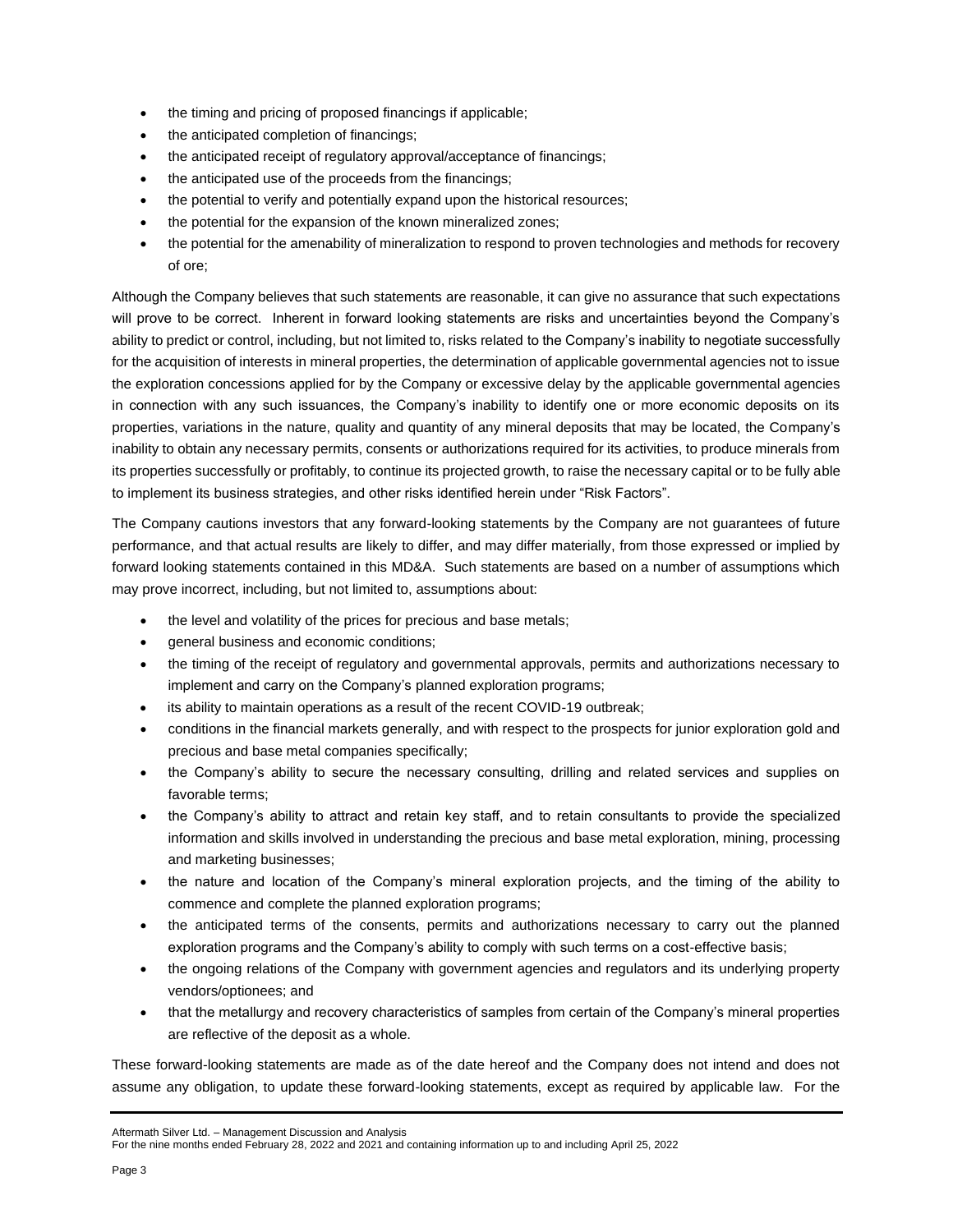reasons set forth above, investors should not attribute undue certainty to or place undue reliance on forward-looking statements.

Historical results of operations and trends that may be inferred from the following discussion and analysis may not necessarily indicate future results from operations. In particular, the current state of the global securities markets may cause significant reductions in the price of the Company's securities and render it difficult or impossible for the Company to raise the funds necessary to continue operations. See "Risk Factors – Insufficient Financial Resources/Share Price Volatility".

# **SCIENTIFIC AND TECHNICAL DISCLOSURE**

Mr. Michael Parker, FAusIMM, the Chief Operating Officer and a director of the Company, is a non-independent Qualified Person ("QP"), for the purposes of National Instrument 43-101 Standards of Disclosure for Mineral Projects ("NI 43-101"), and has reviewed and validated that the scientific or technical information ("Technical Information") contained in this MD&A and is consistent with that provided by the independent QPs responsible for the respective Technical Reports. Mr. Parker has consented to the inclusion of the Technical Information in the form and context in which it appears in this MD&A.

Unless otherwise indicated, the Company has prepared the Technical Information in this MD&A based on information contained in the following sources ("Disclosure Documents"):

- Cachinal Technical report dated September 11, 2020 with an effective date of August 10, 2020, titled *"Independent Technical Report for the Cachinal Silver-Gold Project, Region II, Chile.*" By Qualified Persons G. Cole, (P.Geo) of SRK Consulting (Canada) Inc and S. Alvarado Casas, of Geoinvest SAC E.I.R.L. (Chile), available on the Aftermath Silver SEDAR profile.
- Challacollo Technical report, with an effective date of December 15, 2020, titled *"Challacollo Silver-Gold Mineral Resource Estimate"* by Qualified Persons J.M. Shannon (P.Geo) and D. Nussipakynova (P.Geo), of AMC Mining Consultants (Canada) Ltd., S. Alverado Casas, (Chilean Mining Commission) of Geoinvest SAC E.I.R.L., and B. Mulvihill (MAusIMM (CP Met)) of GR Engineering Services, available on the Aftermath Silver SEDAR profile.
- Berenguela historic information was sourced from a report titled *"Technical Report and Updated Resource Estimate on the Berenguela Project, Department of Puno – Peru, JORC – 2012 Compliance"* a report to Valor Resources by Mr M. Batelochi, independent consultant, MAusIMM Competent Person. This report is not available publicly, however the results and other data reviews are summarized in the Berenguela Technical report, with an effective date of February 18, 2021, titled *"Berenguela Silver-Copper-Manganese Property Update"* by Qualified Persons J.M. Shannon (P.Geo) of AMC Mining Consultants (Canada) Ltd., M.A. Batelochi (MAusIMM (CP)), and G.S. Lane (FAusIMM) of Ausenco Engineering Canada Inc., available on the Aftermath Silver SEDAR profile.

Readers are encouraged to review the full text of the Disclosure Documents qualifying the Technical Information.

An independent qualified person, as defined in National Instrument 43-101, has not done sufficient work on behalf of the Company to classify the historical estimates for the Berenguela project as current Measured, Indicated or Inferred Mineral Resources, and the Company is not treating the historical estimates as current Mineral Resources.

# **OVERALL PERFORMANCE AND SUBSEQUENT EVENTS**

The Company is an exploration stage company involved in the acquisition and exploration of mineral properties.

Highlights of the Company's activities for the nine months ended February 28, 2022 and subsequent period up to April 25, 2022 are:

Aftermath Silver Ltd. – Management Discussion and Analysis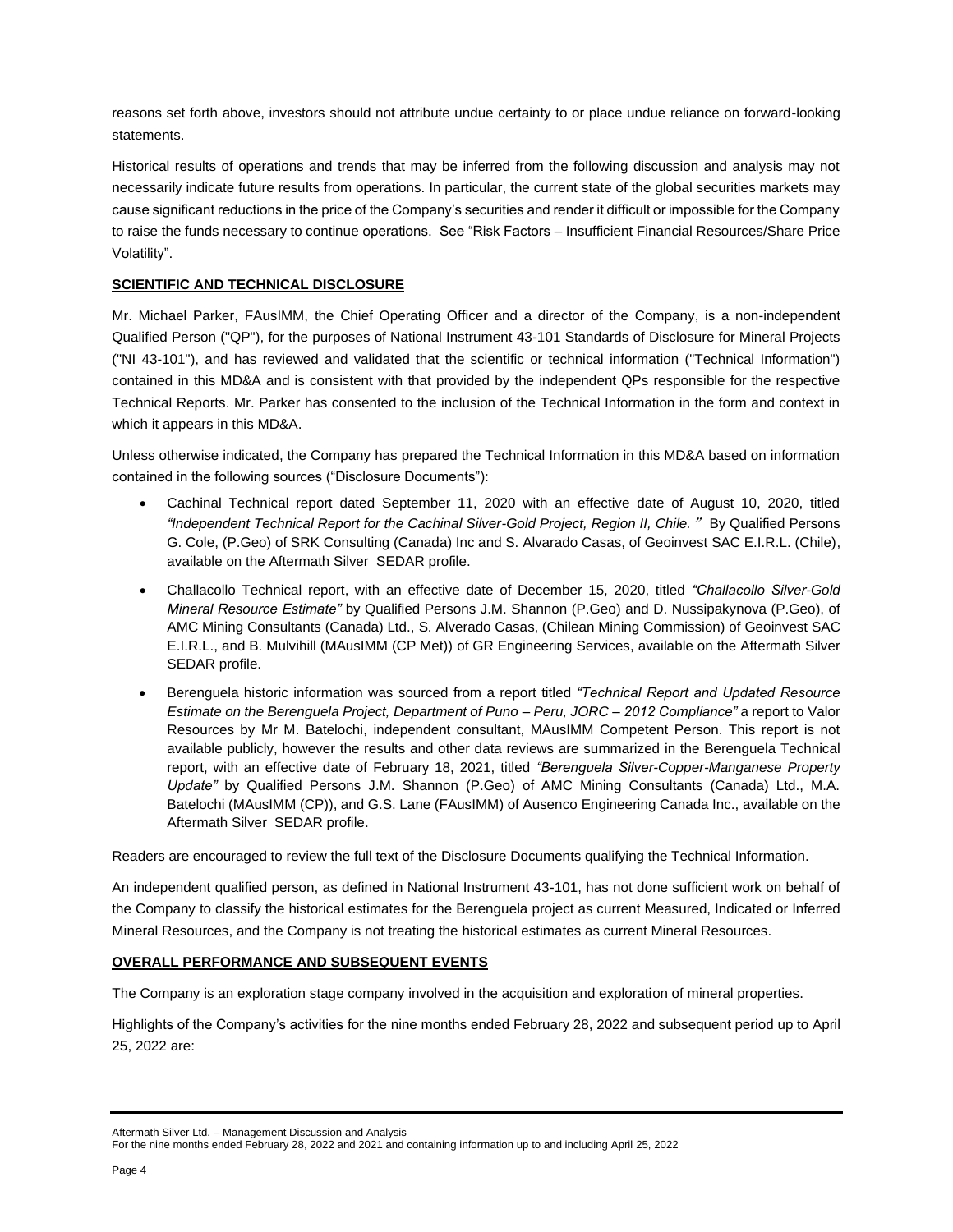- On June 16, 2021, the Company granted 700,000 incentive stock options to a Director and a consultant of the Company with a life of five years and exercise price of \$0.65.
- On October 27, 2021, the Company granted 450,000 incentive stock options to a Director and a consultant of the Company with a life of five years and exercise price of \$0.65.
- During the period ended February 28, 2022, the Company made its scheduled payment towards the acquisition of the Berenguela project of US\$2,250,000 and the related finders' fee of US\$112,500.
- During the period ended February 28, 2022, an aggregate of 702,000 warrants and 120,000 options were exercised for proceeds of \$84,300 and \$40,200 respectively.
- Subsequent to the period ended February 28, 2022, an aggregate of 62,500 warrants and 630,000 options were exercised for proceeds of \$7,500 and \$211,050 respectively.

The Company intends to carry out exploration of its mineral properties, and to continue to evaluate new prospects and opportunities. The Company expects to obtain financing in the future primarily through further equity, debt financing and/or sale of assets, however there can be no assurances the Company will obtain such financing.

## **SELECTED ANNUAL INFORMATION**

|                                       | Year ended<br>May 31, 2021 | Year ended<br>May 31, 2020 | Year ended<br>May 31, 2019 |
|---------------------------------------|----------------------------|----------------------------|----------------------------|
| General and administrative expenses   | \$5,371,360                | \$2,818,147                | \$519,116                  |
| Geological exploration expenses       | 299,405                    | 328,885                    | Nil                        |
| Pre-acquisition exploration expenses  | 1.351.483                  | 280.769                    | 51,547                     |
| Comprehensive Loss for the Year       | (6,899,208)                | (3,040,474)                | (570,663)                  |
| Loss per Share - Basic and Diluted    | (0.06)                     | (0.05)                     | (0.02)                     |
| Total assets                          | 36,931,723                 | 6,796,317                  | 97,224                     |
| Total long-term financial liabilities | 7.679.897                  | 453.619                    | Nil                        |

## **RESULTS OF OPERATIONS**

# **Nine months ended February 28, 2022 compared with nine months ended February 28, 2021**

The Company's net loss for the nine months ended February 28, 2022 totaled \$5,821,202 (2021 - \$5,322,656), a loss of \$0.04 (2021 - \$0.05) per share.

Total expenses were \$5,821,202 (2021 - \$5,445,687), comprised of the following items:

- accounting and legal expenses of \$116,005 (2021 \$166,950), which decreased as a result of a reclassification of legal fees relating to Chilean and Peruvian projects to pre-acquisition exploration expense during the current period.
- accretion expense of \$895,153 (2021 \$44,077) which increased as a result of accretion on the Company's acquisition costs payable recognized on the signing of the Berenguela acquisition agreement.
- consulting fees of \$255,963 (2021 \$611,757), which decreased as the Company's CEO was previously receiving consulting fees but is now paid as a salaried employee.
- directors' fees of \$66,250 (2021 \$35,000) which increased following changes to the directors' payment scheme and the appointment of a new director.,

Aftermath Silver Ltd. – Management Discussion and Analysis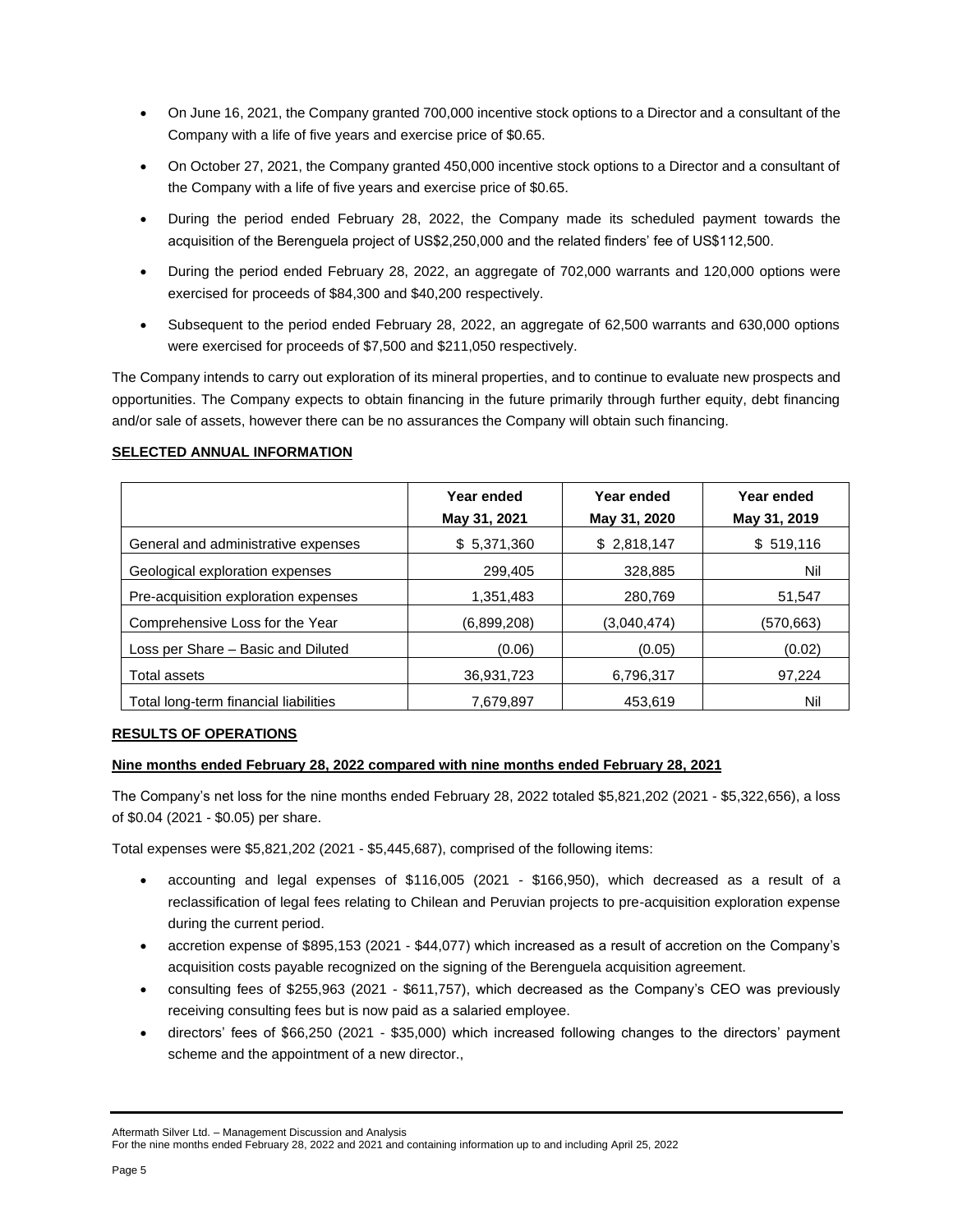- geological exploration costs of \$134,663 (2021 \$204,966) related to expenditures on the Minera Cachinal project, which were lower in the current period as the Company placed a higher focus on its Challacollo and Berenguela projects.
- investor relations of \$223,429 (2021 \$455,006), which were higher in the comparative period as the Company undertook larger investor relations projects in the lead up to a financing closed during the year ended May 31, 2021.
- pre-acquisition exploration costs of \$2,308,166 (2021 \$920,998) was comprised of exploration expenditures on the Company's pre-acquisition projects, Challacollo and Berenguela. During the period ended February 28, 2022, the Company commenced a drill program on the Berenguela project resulting in a significant increase as compared to prior periods.
- share-based payments of \$744,023 (2021 \$2,796,321) related to stock options granted and vested during the period.
- travel expenses of \$100,996 (2021 \$4,840) which increased a result of attendance at conferences and site visits to the Company's projects in South America.
- Wages and salaries of \$174,876 (2021 \$21,998) which increased as a result of change of payment structure to the Company's CEO.

# **Three months ended February 28, 2022 compared with three months ended February 28, 2021**

The following analysis discusses the variations in the Company's quarterly results but, as with most junior mineral exploration companies, the results of operations (including net losses) are not the main factor in establishing the financial health of the Company. Of additional significance are the exploration and evaluation assets in which the Company has, or may earn an interest, its working capital and how many shares it has outstanding. The variations seen over the quarters are primarily a result of the level of activity of the Company's ongoing property evaluation program and the timing and results of the Company's exploration activities on its then current properties. There are no general trends regarding the Company's quarterly results, and the Company's business of mineral exploration is sometimes seasonal depending on the geographical location of its mineral properties. Quarterly results can vary significantly depending on whether the Company has abandoned any properties or granted any stock options and these are the factors that account for material variations in the Company's quarterly net losses, none of which are predictable. The write-off of exploration and evaluation assets can also have a material effect on quarterly results as and when they occur. General operating costs other than the specific items noted above tend to be quite similar from period to period.

The Company's net loss for the three months ended February 28, 2022 totaled \$2,675,803 (2021 - \$2,251,403), a loss of \$0.02 (2021 - \$0.02) per share.

Total expenses were \$2,675,803 (2021 - \$2,251,403), comprised of the following significant items:

- accounting and legal expense of \$1,902 (2021 \$115,443) which decreased as a result of a reclassification of legal fees relating to Chilean and Peruvian projects to pre-acquisition exploration expense during the current period.
- accretion expense of \$253,461 (2021 \$14,946) which increased as a result of accretion on the Company's acquisition costs payable recognized on the signing of the Berenguela acquisition agreement.
- consulting fees of \$57,597 (2021 \$308,079) which decreased as the Company's CEO was previously receiving consulting fees but is now paid as a salaried employee
- directors' fees of \$22,500 (2021 \$15,000) which increased following the appointment of a new director and new fee structure for directors from late fiscal 2021;

For the nine months ended February 28, 2022 and 2021 and containing information up to and including April 25, 2022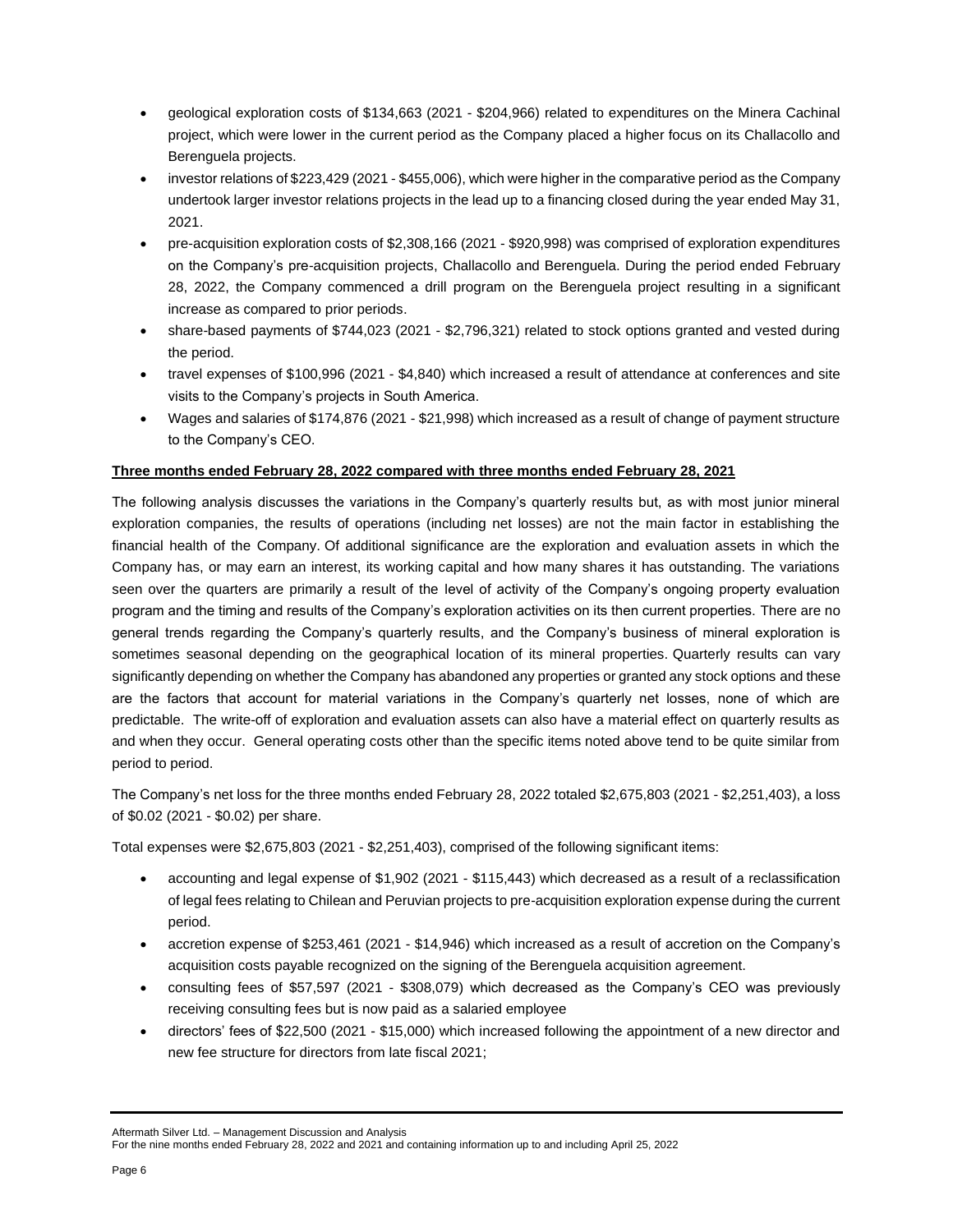- geological exploration costs of \$36,805 (2021 \$52,389) which are related to exploration and evaluation activities on the Cachinal which was acquired during the year ended May 31, 2020;
- investor relations of \$80,457 (2021 \$212,666) which have decreased with the activity with respect to the corporate activity, financings and property acquisitions during the period;
- pre-acquisition exploration costs of \$1,681,368 (2021 \$144,716) in exploration and evaluation costs for the Challacollo and Berenguela projects, for which the acquisitions remain in progress. During the period ended February 28, 2022, the Company primarily focused on a drilling program on the Berenguela project.
- Share-based payments of \$97,356 (2021 \$1,330,439) related to stock options granted and vested during the period.
- Travel expenses of \$30,114 (2021 \$nil) increased as the Company was able to attend some conferences and site visits in the late summer and fall while COVID-19 temporarily eased up.
- Wages and salaries of \$52,841 (2021 \$21,998) which was comprised of salary paid to the Company's CEO.

# **Summary of Quarterly Results**

|                                    | <b>Quarter Ended</b><br>February 28,<br>2022 | <b>Quarter Ended</b><br>November 30,<br>2021 | <b>Quarter Ended</b><br>August 31,<br>2021 | <b>Quarter Ended</b><br>May 31, 2021 |
|------------------------------------|----------------------------------------------|----------------------------------------------|--------------------------------------------|--------------------------------------|
| Net Loss Attributable to Owners    | \$2,675,803                                  | \$1,311,800                                  | \$1,833,599                                | \$1,576,561                          |
| Loss per Share (Basic and Diluted) | \$0.02                                       | \$0.01                                       | \$0.01                                     | \$0.01                               |
| <b>Total Assets</b>                | \$30,642,332                                 | \$32,616,882                                 | \$36,389,380                               | \$36,931,723                         |
| <b>Total Long-term Liabilities</b> | \$5,719,548                                  | \$5,106,983                                  | \$8,327,252                                | \$7,679,897                          |
| Number of shares outstanding       | 135,986,363                                  | 135,575,401                                  | 135,563,863                                | 135,163,863                          |
| Cash Dividends Declared            | Nil                                          | Nil                                          | Nil                                        | Nil                                  |

|                                    | <b>Quarter Ended</b><br>February 28,<br>2021 | <b>Quarter Ended</b><br>November 30,<br>2020 | <b>Quarter Ended</b><br>August 31,<br>2020 | <b>Quarter Ended</b><br>May 31, 2020 |
|------------------------------------|----------------------------------------------|----------------------------------------------|--------------------------------------------|--------------------------------------|
| Net Loss Attributable to Owners    | \$2,251,403                                  | \$2,156,299                                  | \$914,954                                  | \$518,607                            |
| Loss per Share (Basic and Diluted) | \$0.02                                       | \$0.02                                       | \$0.01                                     | \$0.01                               |
| <b>Total Assets</b>                | \$26,391,176                                 | \$26,594,391                                 | \$7,418,038                                | \$6,796,317                          |
| <b>Total Long-term Liabilities</b> | \$493,795                                    | \$480,223                                    | \$466,829                                  | \$453,619                            |
| Number of shares outstanding       | 132,694,069                                  | 131,621,951                                  | 97,312,725                                 | 91,179,419                           |
| Cash Dividends Declared            | Nil                                          | Nil                                          | Nil                                        | Nil                                  |

# **Liquidity**

The Company had a working capital of \$1,838,925 as at February 28, 2022 (May 31, 2021 - \$8,813,391).

Cash used in operating activities during the nine months ended February 28, 2022 was \$3,557,630 (2021 - \$2,596,524).

Cash used in investing activities during the nine months ended February 28, 2022 was \$3,068,215 (2021 - \$3,566,855 in total deferred costs paid), and related to payments towards the Company's acquisition payable for the Berenguela Project of \$3,006,355 (2021 - \$3,566,855) and \$61,860 (2021 - \$nil) on the purchase of equipment.

Aftermath Silver Ltd. – Management Discussion and Analysis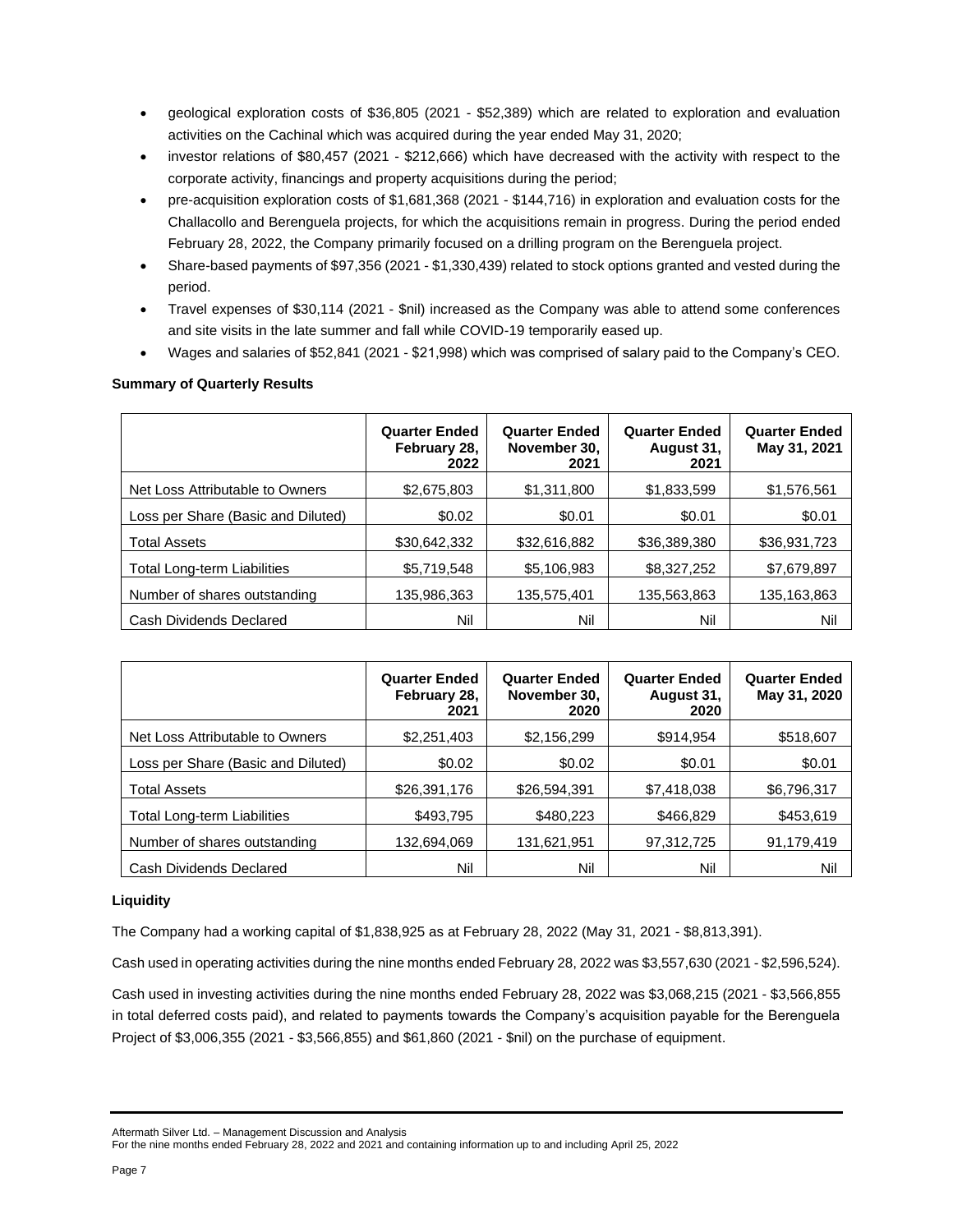Cash provided by financing activities during the nine months ended February 28, 2022 was \$124,500 (2021 - \$17,761,425), comprised of \$84,300 (2021 - \$1,336,578) in proceeds from warrant exercises, \$40,200 (2021 - \$130,500) in stock option exercised. The prior year also included a private placement of \$17,135,588 less share issuance costs of \$841,241.

At present, the Company's operations do not generate cash flow and its financial success is dependent on management's ability to discover economically viable mineral deposits and from successful financing efforts. The mineral exploration process can take many years and is subject to factors that are beyond the Company's control.

In order to finance the Company's exploration programs and to cover administrative and overhead expenses, the Company may raise money from equity sales and from optioning out its resource properties. The ability of the Company to carry out its planned business objectives is dependent on its ability to raise adequate financing from lenders, shareholders and other investors and/or generate operating profitability and positive cash flow. There can be no assurances that the Company will continue to obtain the additional financial resources necessary and/or achieve profitability or positive cash flows. If the Company is unable to obtain adequate financing, the Company will be required to curtail operations, exploration, and development activities. These conditions are material uncertainties that cast significant doubt about the Company's ability to continue as a going concern.

The condensed consolidated interim financial statements for the nine months ended February 28, 2022 do not reflect adjustments, which could be material, to the carrying value of assets and liabilities, which may be required should the Company be unable to continue as a going concern.

## **Use of Proceeds**

During the most recently completed fiscal year and up to the date of this MD&A, the Company completed the following financings:

- In October 2019, the Company raised \$2.45 million through a private placement.
- In November 2019, the Company raised \$3.25 million through a private placement.
- In May 2020, the Company raised \$1.50 million through a private placement.
- In September 2020, the Company raised \$17.15 million through a private placement.

The following table sets out a comparison of how the Company used the proceeds following the closing date, an explanation of the variances and the impact of the variance on the ability of the Company to achieve its business objectives and milestones.

| <b>Intended Use of Proceeds</b>                                                     | <b>Actual Use of Proceeds</b>                                                                                                                                                                                                                                                                                                                                                                                                                                                                                                                                                                                                                                                                                                          |
|-------------------------------------------------------------------------------------|----------------------------------------------------------------------------------------------------------------------------------------------------------------------------------------------------------------------------------------------------------------------------------------------------------------------------------------------------------------------------------------------------------------------------------------------------------------------------------------------------------------------------------------------------------------------------------------------------------------------------------------------------------------------------------------------------------------------------------------|
| To advance the Company's properties and for<br>general and administrative purposes. | During the period ended February 28, 2022, the Company<br>incurred total deferred acquisition payments and fees of \$Nil<br>towards the Berenguela project and \$Nil towards the Challacollo<br>project. The Company has incurred a total of \$2,493,842 in<br>mineral property acquisition costs for the Cachinal project and<br>\$22,533,888 in deferred acquisition costs towards the Challacollo<br>and Berenguela projects, of which \$5,842,621 was share based<br>and \$10,300,701 represented future obligations. The Company<br>has also accumulated a total of \$762,953 in exploration costs on<br>the Cachinal project and \$3,940,418 in pre-acquisition<br>exploration costs on the Challacollo and Berenguela projects. |
|                                                                                     | Remaining funds are to be spent on acquisition and exploration                                                                                                                                                                                                                                                                                                                                                                                                                                                                                                                                                                                                                                                                         |

Aftermath Silver Ltd. – Management Discussion and Analysis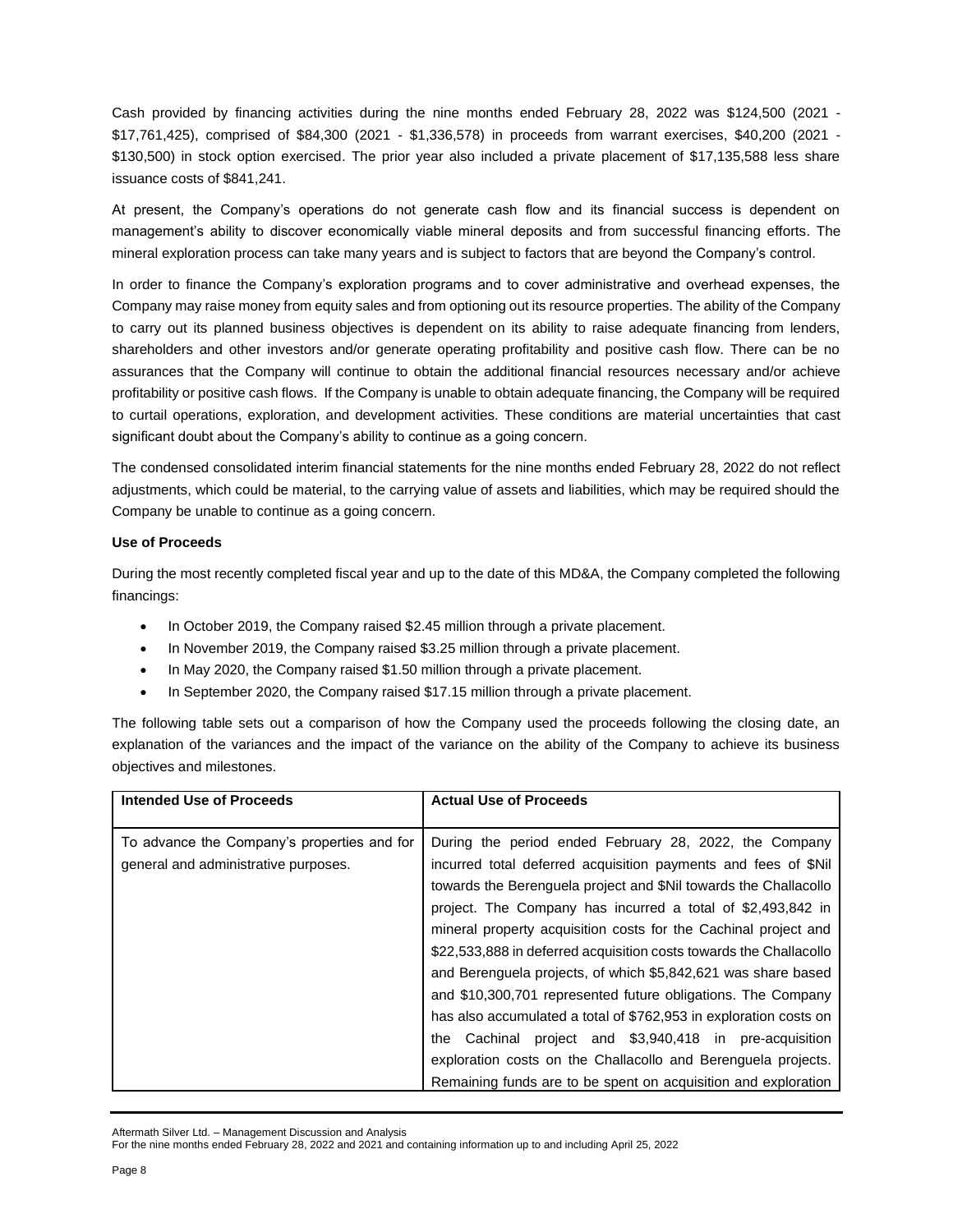| Intended Use of Proceeds                                                                                                                   | <b>Actual Use of Proceeds</b>                                                                                                                                                                                                        |
|--------------------------------------------------------------------------------------------------------------------------------------------|--------------------------------------------------------------------------------------------------------------------------------------------------------------------------------------------------------------------------------------|
|                                                                                                                                            | costs on the Cachinal, Challacollo, and Berenguela properties,<br>generative exploration and general operating costs.                                                                                                                |
| Explanation of variances and the impact of<br>variances on the ability of the Company to<br>achieve its business objectives and milestones | No material variances are identifiable to the Company. Proceeds<br>have been used as intended and to further acquisition and<br>exploration of the Cachinal and Challacollo properties while<br>meeting administrative requirements. |

# **Capital Resources**

As at February 28, 2022, the Company's share capital was \$38,732,756 (May 31, 2021 – \$38,575,990) representing 135,986,363 (May 31, 2021 – 135,163,863) issued and outstanding common shares without par value. Reserves were \$6,092,935 (May 31, 2021 – 5,351,178). The deficit was \$23,587,146 as at February 28, 2022 (May 31, 2021 – \$17,765,944). Accordingly, net assets were \$21,208,545 at February 28, 2022 (May 31, 2021 – \$26,161,224).

## **EXPLORATION OVERVIEW**

## **Cachinal Property**

The Cachinal low-sulphidation silver-gold epithermal deposit project is located in Chile's Antofagasta Region (Region II), about 40 km east of the Pan American Highway, in a nearly flat plain at an elevation of around 2,700 m above sea level, 16 km north of Austral Gold's Guanaco gold-silver mine.

During Q2 and Q3 2020, field-based exploration work at Cachinal was severely impacted by COVID-19 travel restrictions, both internationally between Canada and Chile and internally within Chile. Work has been largely confined to desk-top data review and exploration program planning.

During the year the Company has completed a detailed review of all historical data, including: the drill hole database, surface geochemical samples, geophysical data and interpretations. In mid-March, 2020, a short site visit was conducted to review Aftermath's planned drill hole locations in relation to historic, existing disturbances on the site. Wherever possible, to facilitate permitting, Aftermath's planned drilling will utilise historic drill pads.

On September 16, 2020, the Company released the results of the amended and restated mineral resource for the Cachinal Silver-Gold project. The CIM compliant Mineral Resource estimate is summarized in the table below.

Shallow drilling has defined the resource principally to a depth of 150 m below surface and provides sufficient evidence to interpret the presence of high-grade shoots within the vein system extending below the base of a potential open pit. Following these high-grade shoots to depth with drilling will be the initial focus of the Company's planned drilling. The oxidation level bottoms at about 120 – 150 m below surface; however, the down-dip extent of the mineralized structures remains unknown.

| Summary of the CIM Compliant Mineral Resource Estimate for the Cachinal Silver-Gold Project |
|---------------------------------------------------------------------------------------------|
|---------------------------------------------------------------------------------------------|

| <b>Classification</b> | <b>Material type</b> | <b>Tonnes</b><br>(Mt) | <b>Silver</b><br>(g/t) | Gold<br>(g/t) | <b>Silver</b><br>(Moz) | Gold<br>(Koz) |
|-----------------------|----------------------|-----------------------|------------------------|---------------|------------------------|---------------|
| Indicated             | Open Pit             | 4.83                  | 97                     | 0.13          | 15.03                  | 20.05         |
|                       | <b>Underground</b>   | 0.22                  | 182                    | 0.22          | 1.29                   | 1.65          |
|                       | <b>TOTAL</b>         | 5.05                  | 101                    | 0.13          | 16.32                  | 21.70         |

Aftermath Silver Ltd. – Management Discussion and Analysis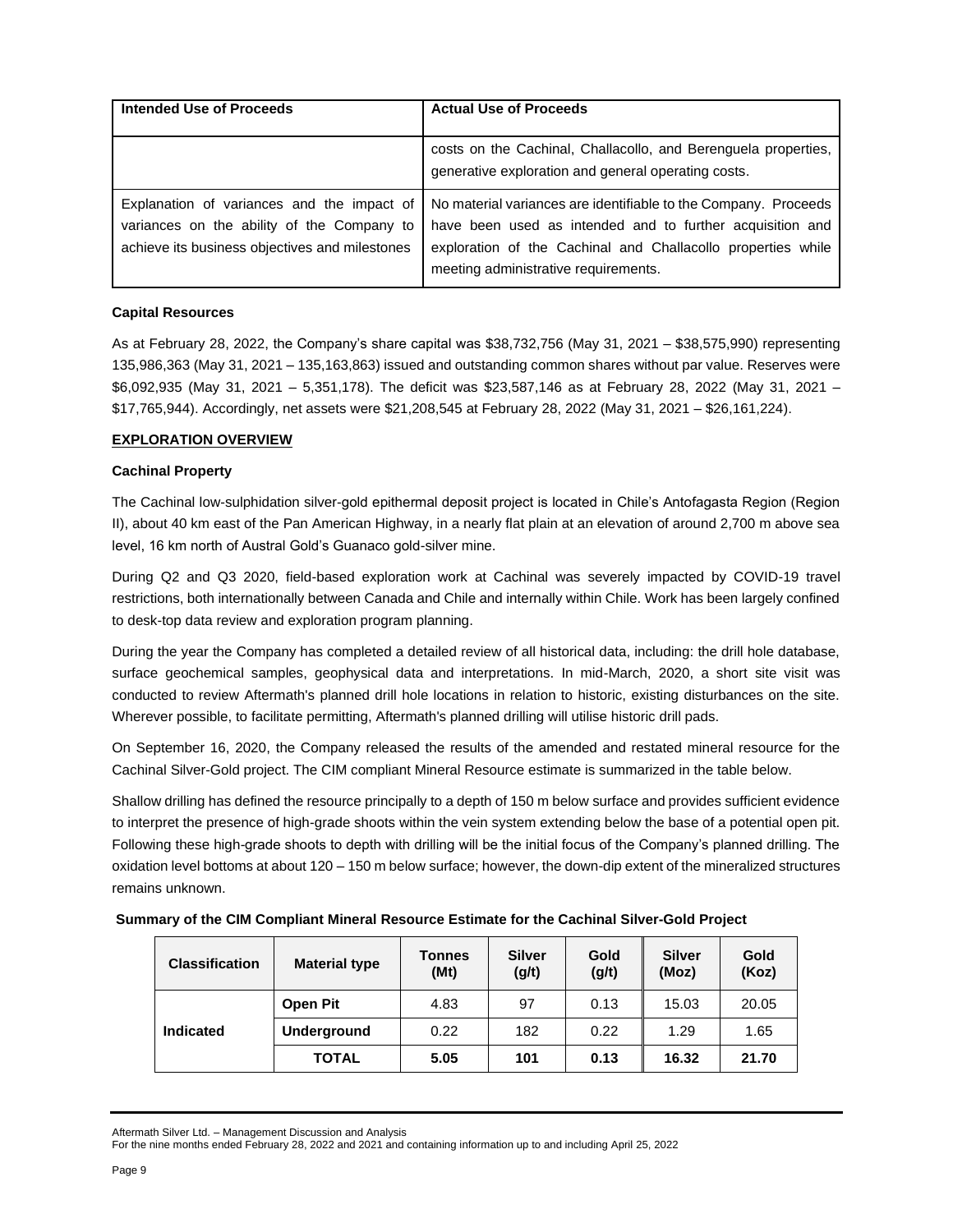|                 | <b>Open Pit</b> | 0.17 | 73  | 0.07 | 0.41 | 0.43 |
|-----------------|-----------------|------|-----|------|------|------|
| <b>Inferred</b> | Underground     | 0.36 | 180 | 0.19 | 2.07 | 2.18 |
|                 | <b>TOTAL</b>    | 0.53 | 145 | 0.15 | 2.48 | 2.61 |

## **Notes on the Cachinal Mineral Resource Estimate**

- For full details on the Cachinal Mineral Resource estimate please refer to the NI 43-101 technical report *titled "Independent Technical Report for the Cachinal Silver-Gold Project, Region II, Chile." By Qualified Persons G. Cole, (P.Geo) of SRK Consulting (Canada) Inc and S. Alvarado Casas, of Geoinvest SAC E.I.R.L. (Chile), dated September 11, 2020 with an effective date of August 10, 2020, filed on the Aftermath Silver SEDAR profile.*
- *Cachinal mineral resources were classified according to the CIM Definition Standards for Mineral Resources and Mineral Reserves (May 2014).*
- *Mineral Resources that are not Mineral Reserves do not have demonstrated economic viability.*
- *All figures have been rounded to reflect the relative accuracy of the estimates.*
- Cut-off grades are based on metal price assumptions of US\$22.00 / ounce of silver and US\$1,550 / ounce *of gold, and metallurgical recoveries of 85% for both silver and gold using milling and cyanide leaching.*
- *The portion of the Mineral Resources that has been determined to be amenable to extraction through Open Pit methods uses a cut-off's of 30 g/t Silver equivalent.*
- *The open pit Mineral Resource is constrained within Lerchs-Grossman optimised pit shells that assume mining dilution & losses of 2.5%, 50-degree overall slope angles, mining costs of \$2/t rock, general and administrative costs of \$2/t rock, processing costs of US\$15/t for processing using milling and cyanide leaching.*
- *The portion of the Mineral Resources deemed to be amenable to extraction through underground methods* are reported at a cut-off of 150 g/t Silver Equivalent. This assumes a mining cost of US\$90/t, general and *administrative costs of \$2/t and a processing costs of US\$15/t for agitated leaching.*

The Company advanced planning activities and defined an initial work program:

- 3D laser surveying of voids to better target the drilling;
- Executing infill and down dip drilling programs: RC and diamond drilling are planned;
- Obtain metallurgical samples and execute detailed metallurgical testing program;
- Identify and sample historic mineralized stock piles of broken (run of mine stock piles) and crushed material (leach pads);
- Extend existing soil geochemical surveys on the southern exploration tenement package; and
- Updating the geological mapping and review targets outside of known veins;

## **Challacollo Property**

Challacollo is an intermediate-sulphidation silver-gold epithermal deposit located in Region I in Northern Chile, 130 km southeast of the major port city of Iquique and 50 km south of the town of Pica. The project is approximately 30 km east of the Pan American Highway, via Teck Resources' Quebrada Blanca copper mine access road. High-voltage power transmission lines are located 15 to 30 km from the property, in part to service nearby mines of Collahuasi and Quebrada Blanca. The project includes water rights.

Previous drilling concentrated on the principal vein (Lolón vein) to a depth of about 200 m below surface. The Company will focus its initial exploration efforts on parallel vein systems, not included in the historic mineral resource, that have some preliminary drilling. The oxidation level bottoms at approximately 200 m below surface; however, the down-dip extent of the mineralized structures remains unknown. Gold and base metal grades are generally observed to increase at depth.

On December 15, 2020, the Company released the results of the amended and restated mineral resource for the Challacollo Silver-Gold project. The CIM compliant Mineral Resource estimate is summarized in the table below.

Aftermath Silver Ltd. – Management Discussion and Analysis

For the nine months ended February 28, 2022 and 2021 and containing information up to and including April 25, 2022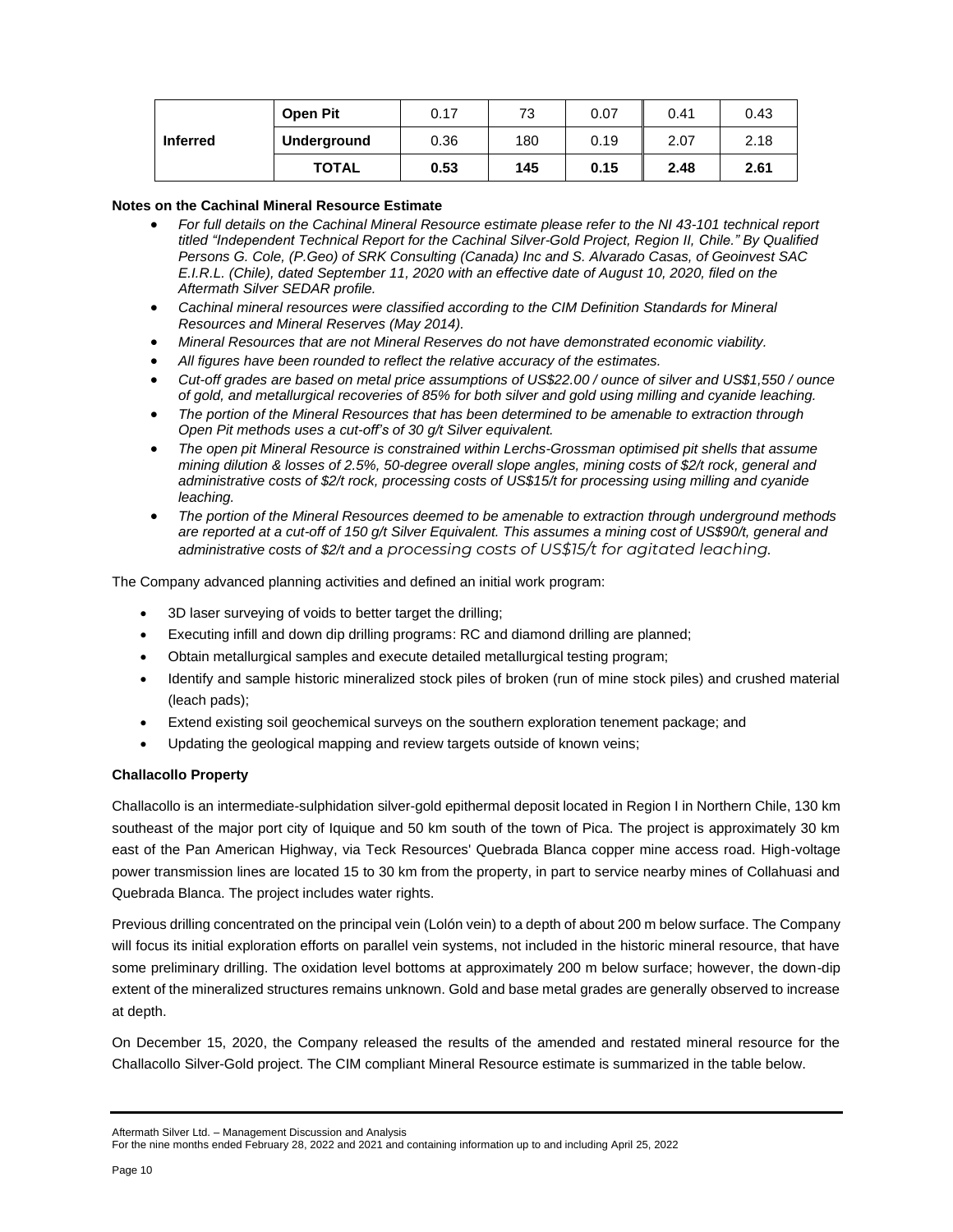| <b>Classification</b> | <b>Material Type</b> | Tonnes (Kt) | Silver $(g/t)$ | Gold $(g/t)$ | <b>Silver</b><br>(Koz) | Gold (Koz) |
|-----------------------|----------------------|-------------|----------------|--------------|------------------------|------------|
|                       | Open Pit             | 5,597       | 170            | 0.27         | 30,639                 | 49         |
| <b>Indicated</b>      | Underground          | 1,043       | 134            | 0.29         | 4,510                  | 10         |
|                       | <b>TOTAL</b>         | 6,640       | 165            | 0.27         | 35,150                 | 58         |
|                       | Open Pit             | 2,360       | 117            | 0.15         | 8,912                  | 11         |
| <b>Inferred</b>       | Underground          | 443         | 157            | 0.26         | 2,232                  | 4          |
|                       | <b>TOTAL</b>         | 2,803       | 124            | 0.17         | 11,144                 | 15         |

## **Summary of the CIM Compliant Mineral Resource Estimate for the Challacollo Silver-Gold Project**

Source: Challacollo Technical report, with an effective date of December 15, 2020, titled "Challacollo Silver-Gold Mineral Resource Estimate" with an effective date of December 15, 2020

Notes on the Challacollo Mineral Resource Estimate

- *CIM Definition Standards (2014) were used for reporting the Mineral Resources.*
- *The effective date of the estimate is 30 November 2020.*
- *The Qualified Person is Dinara Nussipakynova, P.Geo., of AMC Mining Consultants (Canada) Ltd.*
- *Mineral Resources are constrained by an optimized pit shell at a long-term metal price of US\$20/oz Ag with recovery of 92% Ag and metal price of US\$1,400/oz Au with recovery of 75%.*
- *Silver equivalency formula is AgEq (g/t) = Ag (g/t) + 57.065 \*Au (g/t).*
- *The open pit mineral resources are based on a pit optimization using the following assumptions:*
	- Plant feed mining costs of US\$3.5/t and waste mining cost of \$2.5/t.
	- Processing costs of US\$17/t and General and Administration costs of \$2.5/t.
	- ⎯ *Edge dilution of 7.5% and 100% mining recovery.*
	- ⎯ *45-degree slope angles*
	- ⎯ *Cut-off grade is 35 g/t AgEq g/t.*
- *The underground mineral resources are reported within Datamine MSO stopes based on the following assumptions:*
	- ⎯ *Mining costs of US\$35/t.*
	- Processing costs of US\$17/t and General and Administration costs of US\$2.5/t.
	- ⎯ *Minimum width of 2.5 m*
	- ⎯ *No dilution or mining recovery.*
	- ⎯ *Cut-off grade is 93 AgEq g/t*
- *Bulk density used was 2.47 t/m3*
- *Drilling results up to 31 December 2016.*
- *Mineral Resources that are not Mineral Reserves do not have demonstrated economic viability.*
- *The numbers may not compute exactly due to rounding.*
- *Mineral Resources are depleted for historic mined out material.*

Further details supporting the geological model, estimation procedure, sampling and metallurgical testwork can be found in the NI 43-101 technical report.

Field work has been impacted by COVID-19 travel restrictions, both internationally between Canada and Chile and internally within Chile. During this time desk-top data reviews and exploration program planning has been completed, including the design of 4,500 m of drilling. On February 17, 2021 the Company announced that it had commenced sampling of 3,200 m of historic core previously not sampled. This is being conducted to ensure no previously unrecognized mineralization is identified and to have analytical data available for resource estimation for dilution studies. The available results published along with a review of historic hangingwall sampling in a News Release dated

Aftermath Silver Ltd. – Management Discussion and Analysis

For the nine months ended February 28, 2022 and 2021 and containing information up to and including April 25, 2022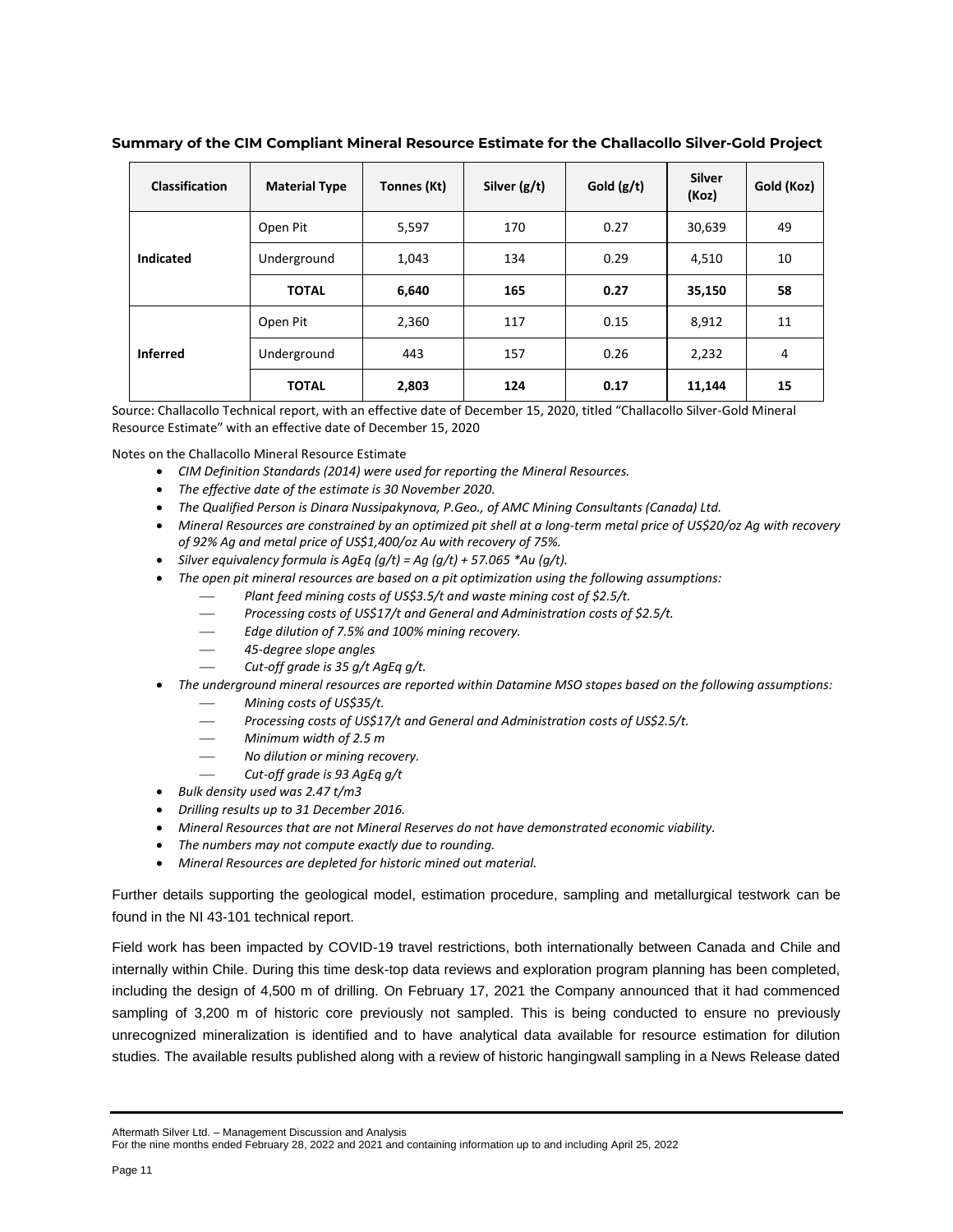May 20, 2021. Sampling was completed at the end of June following a site closure due to regional COVID-19 Chilean Government mandated travel restrictions.

# **Berenguela Property**

Berenguela is an epithermal polymetallic carbonate-replacement deposit located in the Department Puno, in Southern Peru, between 4150 and 4280 meters above sea level. It is located 6 km north-east of the closest community of Santa Lucia, the nearest town. Berenguela is close to regional centres at Juliaca (1.5 hours drive) and Arequipa (4 hours drive), these cities have daily flights from Lima. The regional rail line passes through Santa Lucia, connecting to the port of Matarani on the Pacific coast. Santa Lucia is connected to the national grid at 220 Volts. The total concession land holding is 6,594 hectares.

The Company cautions that an independent Qualified Person ("QP"), as defined in National Instrument 43-101 ("NI 43- 101"), has not yet completed sufficient work on behalf of Aftermath Silver to classify the historic Berenguela resource estimate as a current Measured, Indicated or Inferred Mineral Resource, and Aftermath Silver is not treating the historical estimate as a current Mineral Resource. Aftermath Silver will need to validate previous work to produce a mineral resource that is current for CIM purposes.

**Summary of the Historic JORC-2012 Mineral Resource Estimate for the Berenguela Silver-Copper-Manganese**

| <b>Classification</b>                         | Tonnes (t) | Silver (g/t) | Copper<br>(%) | Manganese<br>(%) | Gold $(g/t)$ | Silver<br>(Koz) | Copper<br>(KIb) |
|-----------------------------------------------|------------|--------------|---------------|------------------|--------------|-----------------|-----------------|
| <b>Measured</b>                               | 7,706,610  | 103.79       | 0.989         | 8.676            | 0.335        | 25,717          | 168,040         |
| <b>Indicated</b>                              | 28.226,128 | 80.45        | 0.734         | 5.161            | 0.296        | 73,009          | 456,465         |
| <b>Measured and</b><br><b>Indicated TOTAL</b> | 35,932,737 | 85.46        | 0.788         | 5.915            | 0.304        | 98,725          | 624,505         |
| <b>Inferred</b>                               | 9,972,535  | 87.90        | 0.670         | 2.145            | 0.203        | 28,183          | 147,242         |

# **Notes on the Historic Mineral Resource Estimate**

- *For full details see Valor Resources news release dated 30 January 2018 to the Australian Stock Exchange (ASX), which summarises the results presented in report titled "Technical Report and Updated Resource Estimate on the Berenguela Project, Department of Puno – Peru, JORC – 2012 Compliance" to Valor Resources by Mr Marcelo Batelochi, independent consultant, MAusIMM Competent Person*
- *JORC 2012 definitions were followed for the Historic Mineral Resources.*
- *Grades are estimated by the Ordinary Kriging interpolation method using capped composite samples.*
- *Bulk density has been estimated by Nearest Neighbour method and the average value is 2.82g/cm3.*
- *The Historic Mineral Resources uses a copper equivalent cut off of 0.5%, copper equivalents ("CuEq") were based on the formula CuEq (%) = Cu (%) + ((Ag (g/t) / 10000) in ounces x Ag price x silver recovery) / (Cu price x Cu recovery) + (Zn% x Zn price x Zn recovery) / (Cu price x Cu recovery). Assuming: Ag price \$16.795/oz and Zn \$3,150/t and recoveries of Ag 50%, Cu 85% and Zn 80%. Mn grades are not considered for CuEq calculations.*
- *Numbers may not add/multiply due to rounding.*

An NI 43-101 Technical Report on the Berenguela property titled "Berenguela Silver-Copper-Manganese Property Update" was filed on SEDAR on February 25, 2021, authored by independent QP's J.M. Shannon P.Geo, M.A. Batelochi MAusIMM (CP), and G.S. Lane FAusIMM, and has an effective date of February 18, 2021.

The Company sourced a Peruvian drilling company for Berenguela, AK Drilling of Lima, and initiated drilling an initial 6,600m phase 1 program on  $7<sup>th</sup>$  December 2021 (refer company NR of  $7<sup>th</sup>$  December 2021).

The phase 1 program focuses on the following key objectives:

Aftermath Silver Ltd. – Management Discussion and Analysis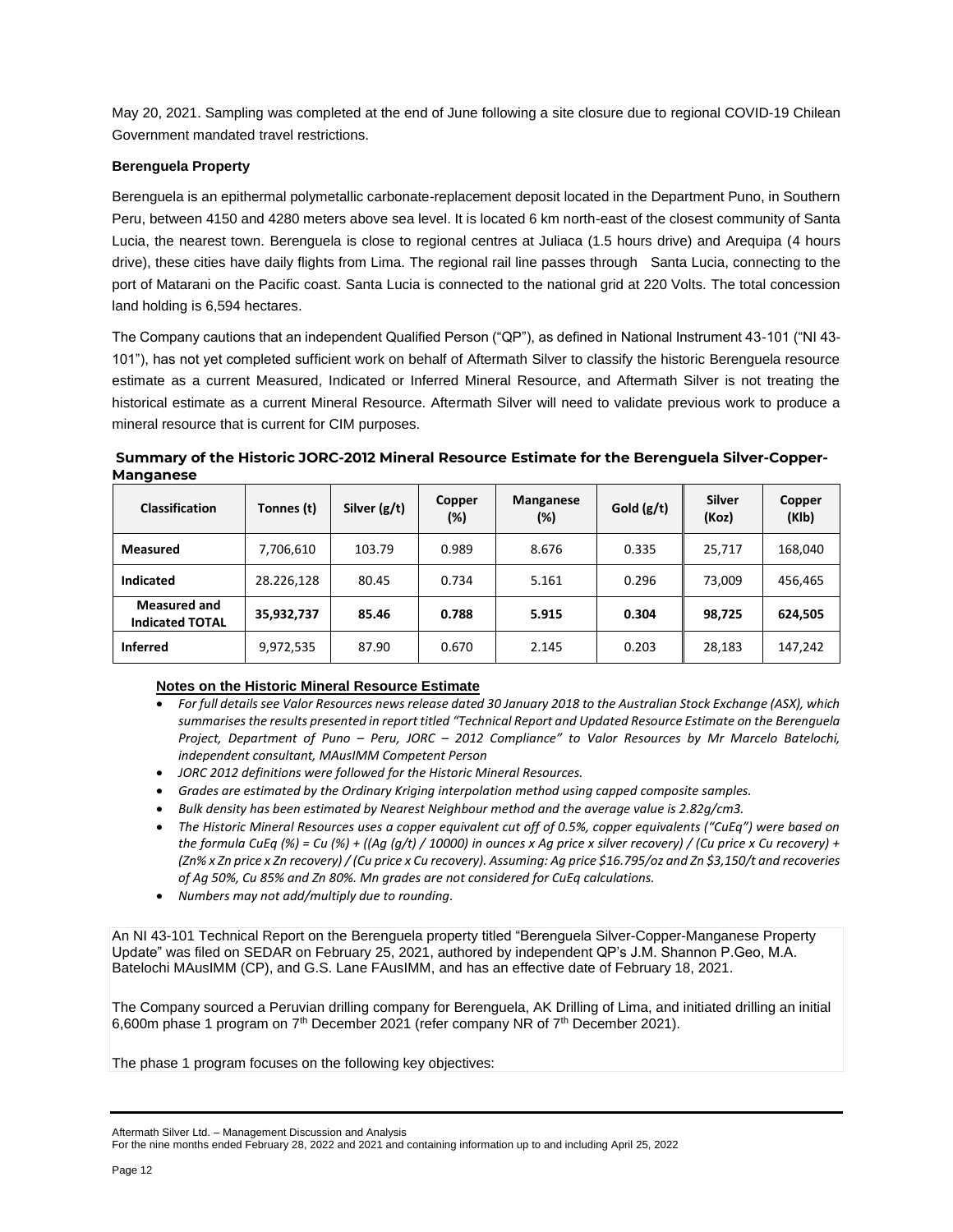- 1. Metallurgical sample collection. PQ-diameter diamond core holes are planned to collect mineralized material in specific areas of the Berenguela deposit to generate three metallurgical composites (low, medium and high-grade);
- 2. PQ and HQ-diameter diamond core holes for resource conversion and confirmation drilling around previous RC drill holes;

As of 28<sup>th</sup> February 2022,31 holes have been completed for a total of 2,891.45 m of drilling consisting of 18 "PQ" holes and 13 "HQ" holes.

Several Engineering trade off studies prior to the commencement of metallurgical testwork are in progress.

#### **RISK FACTORS**

The Company is in the business of acquiring, exploring and, if warranted, developing and exploiting natural resource properties. Due to the nature of the Company's proposed business and the present stage of exploration of its mineral properties (which are primarily exploration properties with no known resources or reserves), the following risk factors, among others, will apply:

*Resource exploration and development is generally a speculative business:* Resource exploration and development is a speculative business and involves a high degree of risk, including, among other things, unprofitable efforts resulting not only from the failure to discover mineral deposits but from finding mineral deposits which, though present, are insufficient in size to return a profit from production. The marketability of natural resources that may be acquired or discovered by the Company will be affected by numerous factors beyond the control of the Company. These factors include market fluctuations, the proximity and capacity of natural resource markets, government regulations, including regulations relating to prices, taxes, royalties, land use, importing and exporting of minerals and environmental protection. The exact effect of these factors cannot be accurately predicted, but the combination of these factors may result in the Company not receiving an adequate return on invested capital**.** 

**There are no known reserves on the Company's property. The vast majority of exploration projects do not result in the discovery of commercially mineable deposits of ore.** Substantial expenditures are required to establish ore reserves through drilling and metallurgical and other testing techniques, determine metal content and metallurgical recovery processes to extract metal from the ore, and construct, renovate or expand mining and processing facilities. No assurance can be given that any level of recovery of ore reserves will be realized or that any identified mineral deposit, even if it is established to contain an estimated resource, will ever qualify as a commercial mineable ore body which can be legally and economically exploited. The great majority of exploration projects do not result in the discovery of commercially mineable deposits of ore.

*Fluctuation of metal prices:* Even if commercial quantities of mineral deposits are discovered by the Company, there is no guarantee that a profitable market will exist for the sale of the metals produced. Factors beyond the control of the Company may affect the marketability of any substances discovered. The prices of various metals have experienced significant movement over short periods of time, and are affected by numerous factors beyond the control of the Company, including international economic and political trends, expectations of inflation, currency exchange fluctuations, interest rates and global or regional consumption patterns, speculative activities and increased production due to improved mining and production methods. The supply of and demand for metals are affected by various factors, including political events, economic conditions and production costs in major producing regions. There can be no assurance that the price of any commodities will be such that any of the properties in which the Company has, or has the right to acquire, an interest may be mined at a profit.

*General economic conditions:* The recent unprecedented events in global financial markets have had a profound impact on the global economy. Many industries, including the gold and base metal mining industry, are impacted by these market conditions. Some of the key impacts of the current financial market turmoil include contraction in credit

Aftermath Silver Ltd. – Management Discussion and Analysis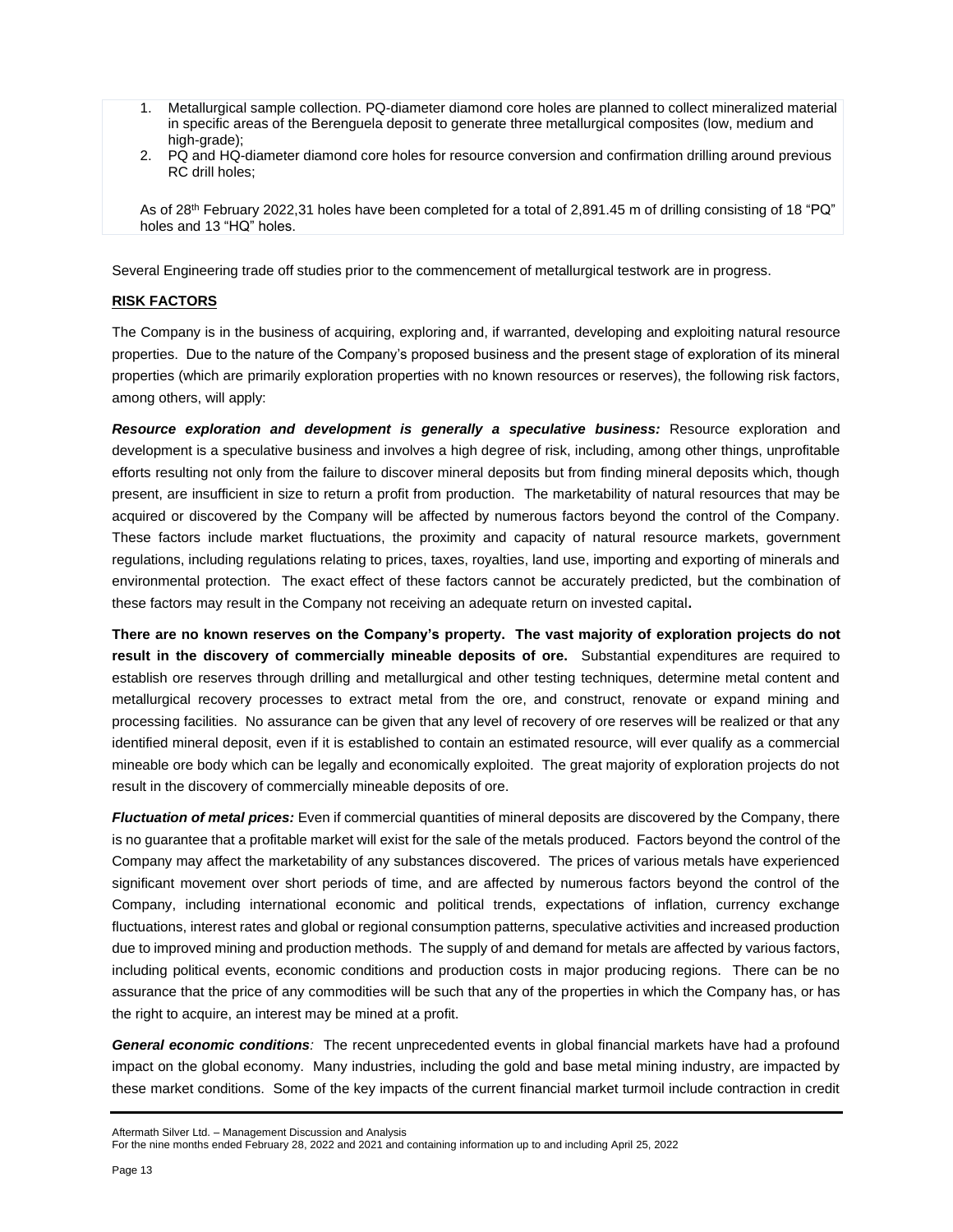markets resulting in a widening of credit risk, devaluations and high volatility in global equity, commodity, foreign exchange and precious metal markets, and a lack of market liquidity. A continued or worsened slowdown in the financial markets or other economic conditions, including but not limited to, consumer spending, employment rates, business conditions, inflation, fuel and energy costs, consumer debt levels, lack of available credit, the state of the financial markets, interest rates, and tax rates may adversely affect the Company's growth and profitability. Specifically:

- the global credit/liquidity crisis could impact the cost and availability of financing and the Company's overall liquidity
- the volatility of precious and base metal prices may impact the Company's future revenues, profits and cash flow
- volatile energy prices, commodity and consumables prices and currency exchange rates impact potential production costs
- the devaluation and volatility of global stock markets impacts the valuation of the Company's common shares, which may impact the Company's ability to raise funds through the issuance of equity securities

These factors could have a material adverse effect on the Company's financial condition and results of operations.

*Share Price Volatility*: During the past three years, worldwide securities markets, particularly those in the United States and Canada, have experienced a high level of price and volume volatility, and the market price of securities of many companies, particularly those considered exploration or development stage companies, have experienced unprecedented declines in price which have not necessarily been related to the operating performance, underlying asset values or prospects of such companies. Most significantly, the share prices of junior natural resource companies have experienced an unprecedented decline in value and there has been a significant decline in the number of buyers willing to purchase such securities. In addition, significantly higher redemptions by holders of mutual funds has forced many of such funds (including those holding the Company's securities) to sell such securities at any price. **As a consequence, market forces may render it difficult or impossible for the Company to secure places to purchase new share issues at a price which will not lead to severe dilution to existing shareholders, or at all.** Therefore, there can be no assurance that significant fluctuations in the trading price of the Company's common shares will not occur, or that such fluctuations will not materially adversely impact on the Company's ability to raise equity funding without significant dilution to its existing shareholders, or at all.

*Financing risks*: The Company has limited financial resources, has no source of operating cash flow and has no assurance that additional funding will be available to it for further exploration and development of its projects or to fulfill its obligations under any applicable agreements. There can be no assurance that the Company will be able to obtain adequate financing in the future or that the terms of such financing will be favorable. Failure to obtain such additional financing could result in delay or indefinite postponement of further exploration and development of its projects with the possible loss of such properties.

Financings are subject to regulatory review and approval. The Company cannot guarantee that such approval will be obtained and/or will be obtained without amendment to the terms of the financing.

*Insufficient financial resources*: There is substantial doubt that the Company can continue due to its limited working capital. The Company may not acquire sufficient financial resources to undertake by itself the acquisition, exploration and development of all of its planned acquisition, exploration and development programs. Future property acquisitions and the development of the Company's properties will therefore depend upon the Company's ability to obtain financing through the joint venturing of projects, private placement financing, public financing, short or long term borrowings or other means. There is no assurance that the Company will be successful in obtaining the required financing. Failure

For the nine months ended February 28, 2022 and 2021 and containing information up to and including April 25, 2022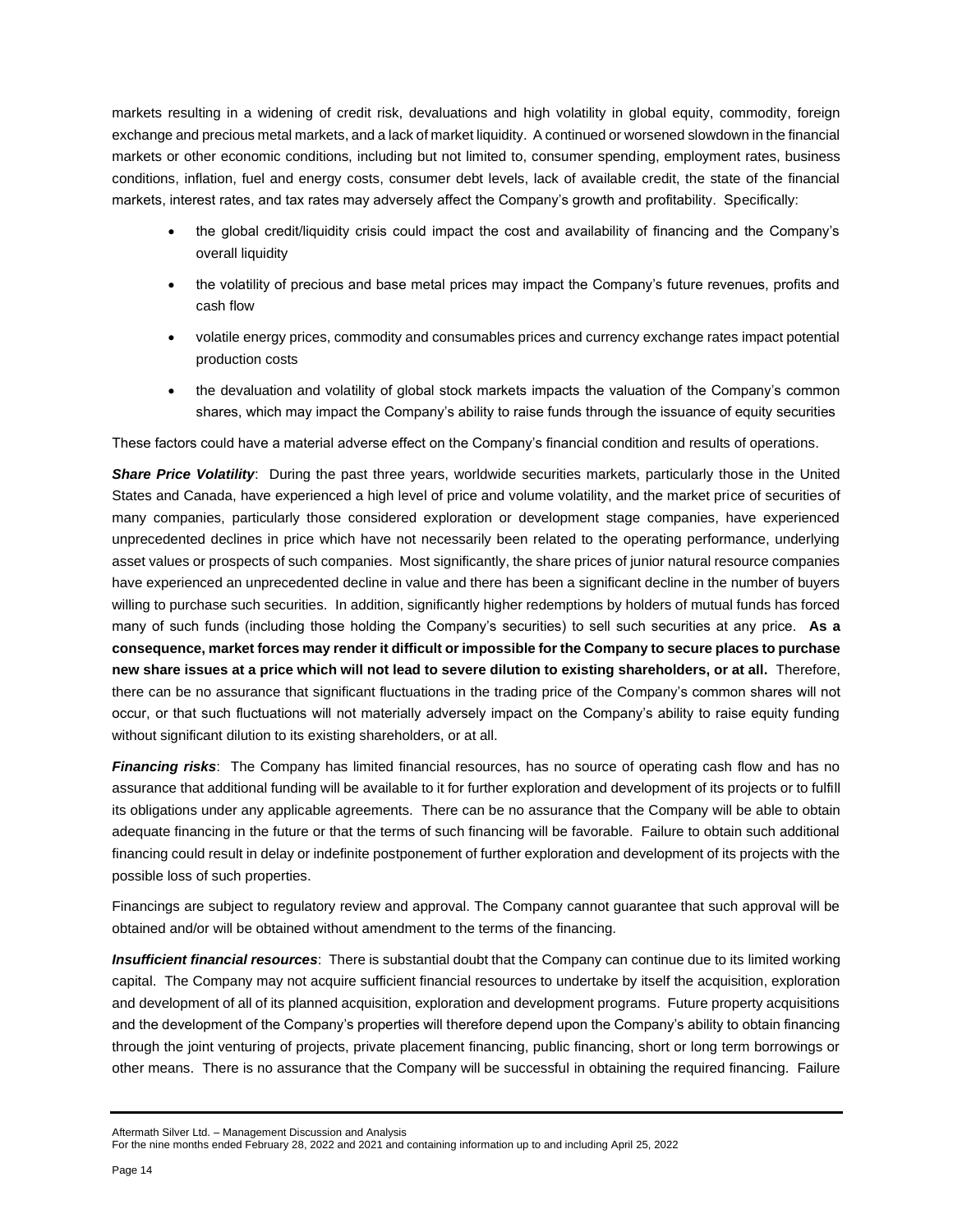to raise the required funds could result in the Company losing, or being required to dispose of, its interest in its properties.

*Dilution to the Company's existing shareholders*: The Company will require additional equity financing to be raised in the future. The Company may issue securities at less than favorable terms to raise sufficient capital to fund its business plan. Any transaction involving the issuance of equity securities or securities convertible into common shares would result in dilution, possibly substantial, to present and prospective holders of common shares.

*Increased costs*: Management anticipates that costs at the Company's projects will frequently be subject to variation from one year to the next due to a number of factors, such as the results of ongoing exploration activities (positive or negative), changes in the nature of mineralization encountered, and revisions to exploration programs, if any, in response to the foregoing. In addition, exploration program costs are affected by the price of commodities such as fuel, rubber and electricity and the availability (or otherwise) of consultants and drilling contractors. Increases in the prices of such commodities or a scarcity of consultants or drilling contractors could render the costs of exploration programs to increase significantly over those budgeted. A material increase in costs for any significant exploration programs could have a significant effect on the Company's operating funds and ability to continue its planned exploration programs.

*Mining industry is intensely competitive***:** The Company's business of the acquisition, exploration and development of mineral properties is intensely competitive. The Company may be at a competitive disadvantage in acquiring additional mining properties because it must compete with other individuals and companies, many of which have greater financial resources, operational experience and technical capabilities than the Company. Increased competition could adversely affect the Company's ability to attract necessary capital funding or acquire suitable producing properties or prospects for mineral exploration in the future.

*Permits and Licenses*: The operations of the Company will require licenses and permits from various governmental authorities. There can be no assurance that the Company will be able to obtain all necessary licenses and permits that may be required to carry out exploration, development and mining operations at its projects, on reasonable terms or at all. Delays or a failure to obtain such licenses and permits or a failure to comply with the terms of any such licenses and permits that the Company does obtain, could have a material adverse effect on the Company.

Agreements with property vendors are subject to regulatory and/or shareholder approval. The Company cannot guarantee that such approval will be obtained and/or will be obtained without amendment to the terms of the proposed agreement.

*Government regulation:* Any exploration, development or mining operations carried on by the Company, will be subject to government legislation, policies and controls relating to prospecting, development, production, environmental protection, mining taxes and labour standards. In addition, the profitability of any mining prospect is affected by the market for precious and/or base metals which is influenced by many factors including changing production costs, the supply and demand for metals, the rate of inflation, the inventory of metal producing corporations, the political environment and changes in international investment patterns.

*Environmental restrictions***:** The activities of the Company are subject to environmental regulations by government agencies. Environmental legislation generally provides for restrictions and prohibitions on spills, releases or emissions into the air, discharges into water, management of waste, management of hazardous substances, protection of natural resources, antiquities and endangered species and reclamation of lands disturbed by mining operations. Certain types of operations require the submission and approval of environmental impact assessments. Environmental legislation is evolving in a manner which means stricter standards, and enforcement, fines and penalties for non-compliance are more stringent. Environmental assessments of proposed projects carry a heightened degree of responsibility for

For the nine months ended February 28, 2022 and 2021 and containing information up to and including April 25, 2022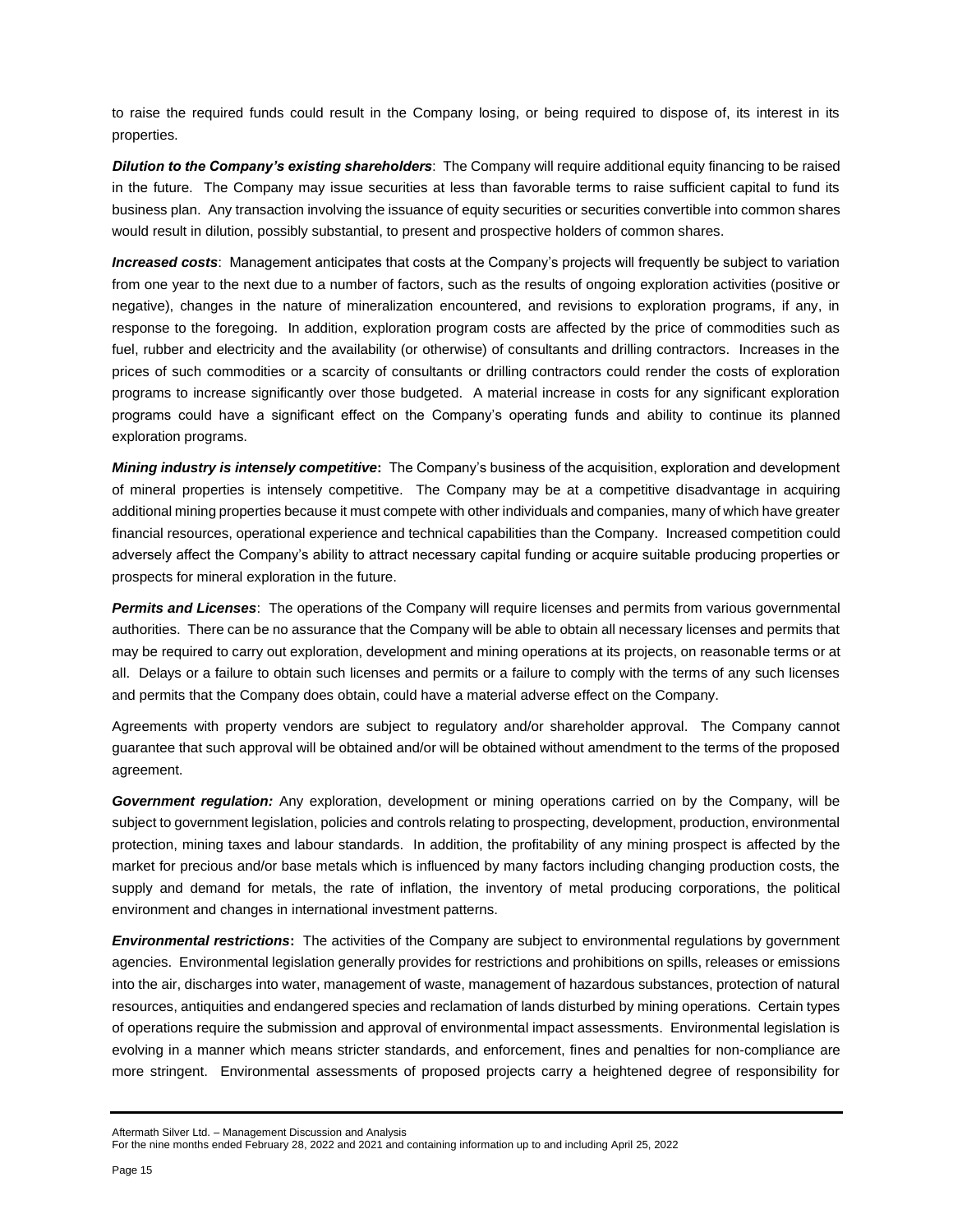companies and directors, officers and employees. The cost of compliance with changes in governmental regulations has a potential to reduce the profitability of operations.

*Foreign countries and political risk:* All of the mineral properties held by the Company are located in jurisdictions where mineral exploration and mining activities may be affected in varying degrees by political instability, expropriation of property and changes in government regulations such as tax laws, business laws, environmental laws and mining laws, affecting the Company's business. Any changes in regulations or shifts in political conditions are beyond the control of the Company and may adversely affect its business, or if significant enough, may make it impossible to continue to operate in the country. Operations may be affected in varying degrees by government regulations with respect to restrictions on production, price controls, foreign exchange restrictions, export controls, income taxes, expropriation of property, environmental legislation and mine safety.

*Dependence upon others and key personnel:* The success of the Company's operations will depend upon numerous factors, many of which are beyond the Company's control, including (i) the ability to design and carry out appropriate exploration programs on its mineral properties; (ii) the ability to produce minerals from any mineral deposits that may be located; (iii) the ability to attract and retain additional key personnel in exploration, marketing, mine development and finance; and (iv) the ability and the operating resources to develop and maintain the properties held by the Company. These and other factors will require the use of outside suppliers as well as the talents and efforts of the Company and its consultants and employees. There can be no assurance of success with any or all of these factors on which the Company's operations will depend, or that the Company will be successful in finding and retaining the necessary employees, personnel and/or consultants in order to be able to successfully carry out such activities.

*Currency fluctuations:* The Company presently maintains its accounts in Canadian dollars. Due to the nature of its operations in foreign jurisdictions, the Company also maintains accounts in U.S. dollars. The Company's operations and proposed exploration expenditures in Alaska and Mexico are denominated in U.S. dollars and Mexican pesos, making it subject to foreign currency fluctuations. Such fluctuations are out of its control and may materially adversely affect the Company's financial position and results.

*Surface rights and access:* Although the Company acquires the rights to some or all of the minerals in the ground subject to the tenures that it acquires, or has a right to acquire, in most cases it does not thereby acquire any rights to, or ownership of, the surface to the areas covered by its mineral tenures. In such cases, applicable mining laws usually provide for rights of access to the surface for the purpose of carrying on mining activities, however, the enforcement of such rights through the applicable courts can be costly and time consuming. In areas where there are no existing surface rights holders, this does not usually cause a problem, as there are no impediments to surface access. However, in areas where there are local populations or land owners (as with many of the Company's properties), it is necessary, as a practical matter, to negotiate surface access. There can be no guarantee that, despite having the right at law to access the surface and carry on exploration and mining activities, the Company will be able to negotiate a satisfactory agreement with any such existing landowners/occupiers for such access, and therefore it may be unable to carry out mining activities. In addition, in circumstances where such access is denied, or no agreement can be reached, the Company may need to rely on the assistance of local officials or the courts in such jurisdiction. The Company has not, to date, experienced any problems in gaining access to its property.

*Title matters:* Although the Company has taken steps to verify the title to the mineral properties in which it has or has a right to acquire an interest in accordance with industry standards for the current stage of exploration of such properties, these procedures do not guarantee title (whether of the Company or of any underlying vendor(s) from whom the Company may be acquiring its interest). Title to mineral properties may be subject to unregistered prior agreements or transfers, and may also be affected by undetected defects or the rights of indigenous peoples.

For the nine months ended February 28, 2022 and 2021 and containing information up to and including April 25, 2022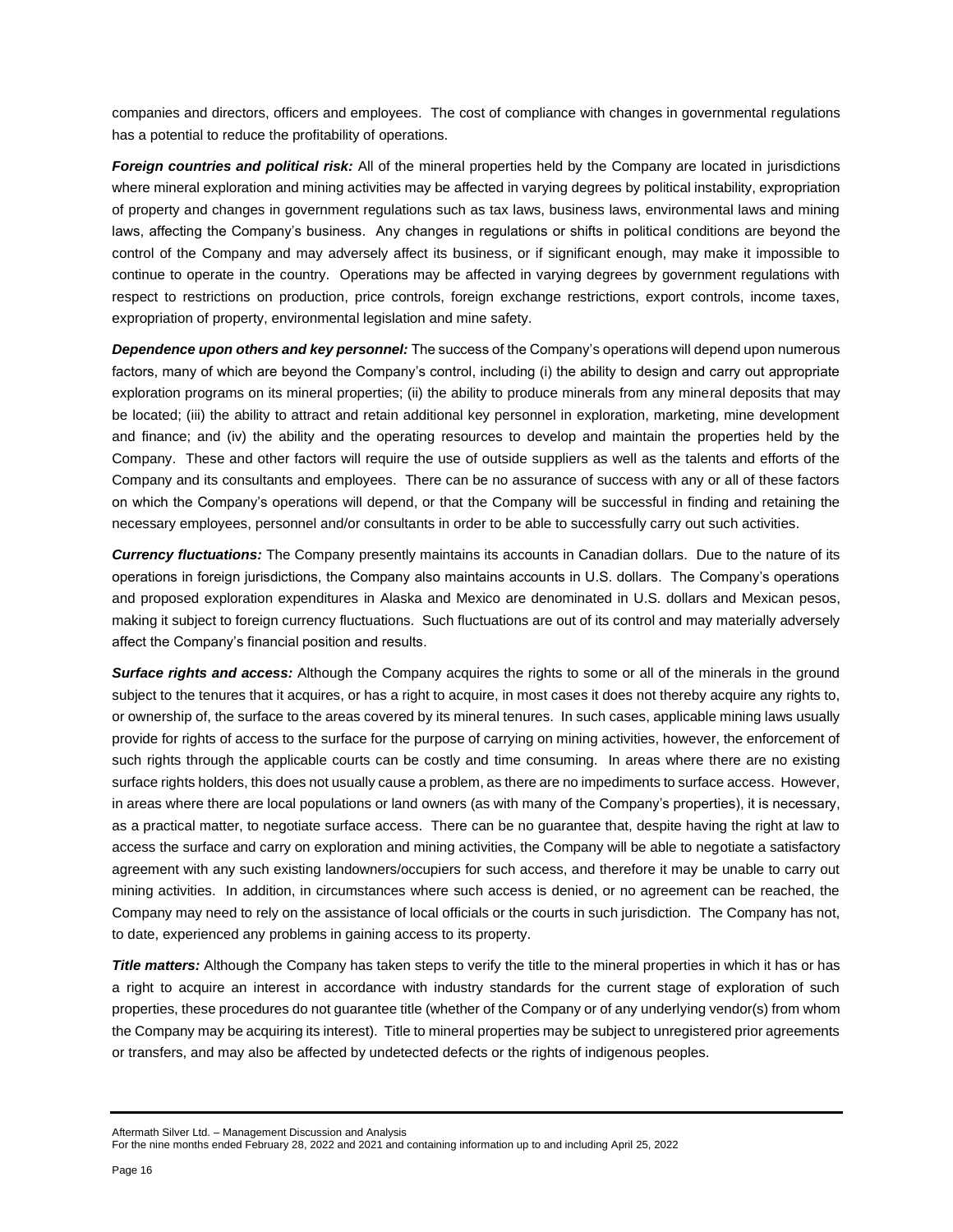*Acquisition of mineral concessions under agreements:* The agreements pursuant to which the Company has the right to acquire a number of its properties provide that the Company must make a series of cash payments and/or share issuances over certain time periods, expend certain minimum amounts on the exploration of the properties or contribute its share of ongoing expenditures. The Company does not presently have the financial resources required to make all payments and complete all expenditure obligations under its all of its various property acquisition agreements over their full term. Failure by the Company to make such payments, issue such shares or make such expenditures in a timely fashion may result in the Company losing its interest in such properties. There can be no assurance that the Company will have, or be able to obtain, the necessary financial resources to be able to maintain all of its property agreements in good standing, or to be able to comply with all of its obligations thereunder, with the result that the Company could forfeit its interest in one or more of its mineral properties.

*Exploration and mining risks***:** Fires, power outages, labour disruptions, flooding, explosions, cave-ins, landslides and the inability to obtain suitable or adequate machinery, equipment or labour are other risks involved in the operation of mines and the conduct of exploration programs. Substantial expenditures are required to establish reserves through drilling, to develop metallurgical processes, to develop the mining and processing facilities and infrastructure at any site chosen for mining. Although substantial benefits may be derived from the discovery of a major mineralized deposit, no assurance can be given that minerals will be discovered in sufficient quantities to justify commercial operations or that funds required for development can be obtained on a timely basis. The economics of developing mineral properties is affected by many factors including the cost of operations, variations of the grade of ore mined, fluctuations in the price of gold or other minerals produced, costs of processing equipment and such other factors as government regulations, including regulations relating to royalties, allowable production, importing and exporting of minerals and environmental protection. In addition, the grade of mineralization ultimately mined may differ from that indicated by drilling results and such differences could be material. Short term factors, such as the need for orderly development of ore bodies or the processing of new or different grades, may have an adverse effect on mining operations and on the results of operations. There can be no assurance that minerals recovered in small scale laboratory tests will be duplicated in large scale tests under on-site conditions or in production scale operations. Material changes in geological resources, grades, stripping ratios or recovery rates may affect the economic viability of projects.

*Regulatory requirements***:** The activities of the Company are subject to extensive regulations governing various matters, including environmental protection, management and use of toxic substances and explosives, management of natural resources, exploration, development of mines, production and post-closure reclamation, exports, price controls, taxation, regulations concerning business dealings with indigenous peoples, labour standards on occupational health and safety, including mine safety, and historic and cultural preservation. Failure to comply with applicable laws and regulations may result in civil or criminal fines or penalties, enforcement actions thereunder, including orders issued by regulatory or judicial authorities causing operations to cease or be curtailed, and may include corrective measures requiring capital expenditures, installation of additional equipment, or remedial actions, any of which could result in the Company incurring significant expenditures. The Company may also be required to compensate those suffering loss or damage by reason of a breach of such laws, regulations or permitting requirements. It is also possible that future laws and regulations, or more stringent enforcement of current laws and regulations by governmental authorities, could cause additional expense, capital expenditures, restrictions on or suspension of the Company's operations and delays in the exploration and development of the Company's properties.

*Limited experience with development-stage mining operations:* The Company has very limited experience in placing mineral resource properties into production, and its ability to do so will be dependent upon using the services of appropriately experienced personnel or entering into agreements with other major resource companies that can provide such expertise. There can be no assurance that the Company will have available to it the necessary expertise when and if it places its resource properties into production.

For the nine months ended February 28, 2022 and 2021 and containing information up to and including April 25, 2022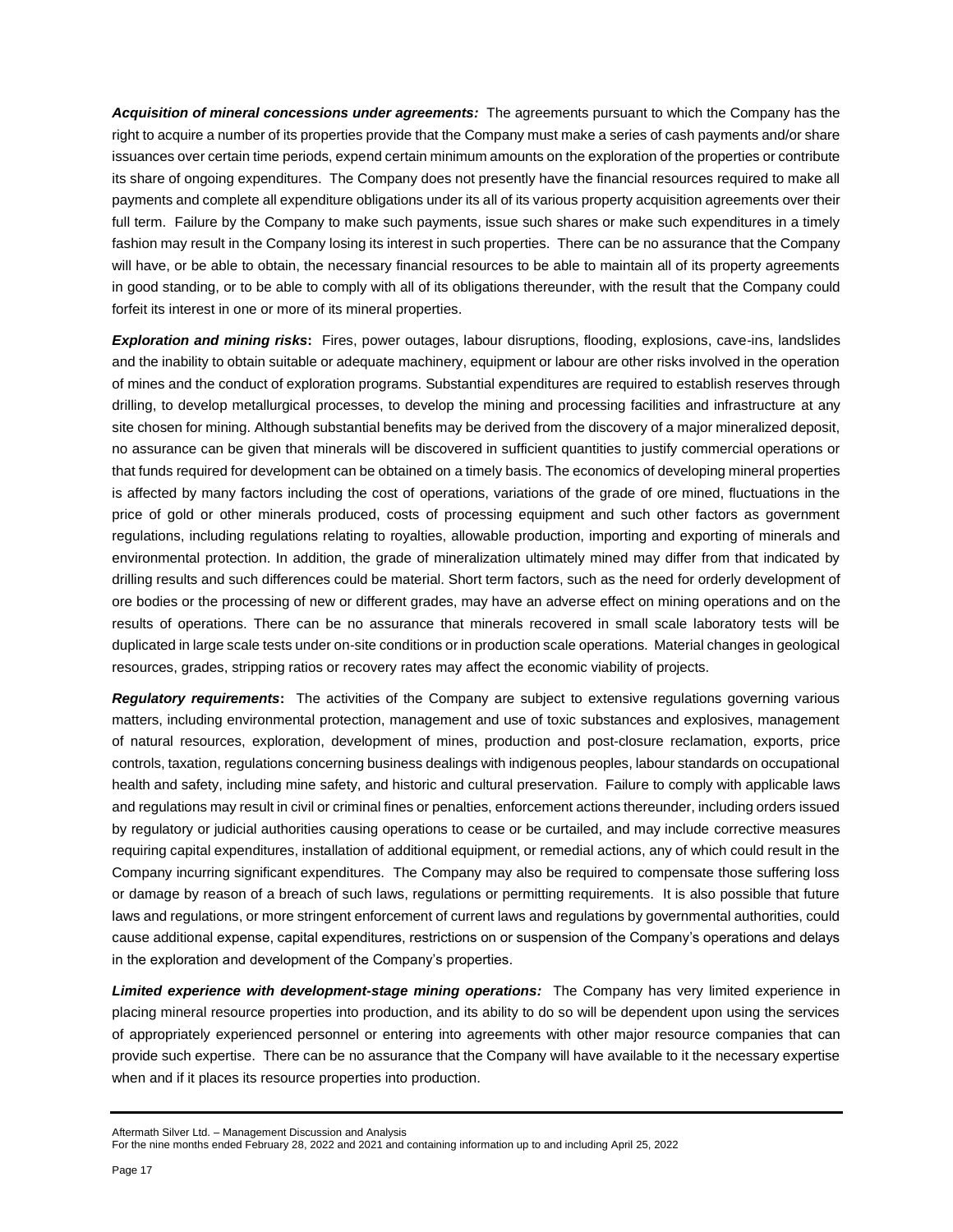*Uncertainty of resource estimates/reserves*: Unless otherwise indicated, mineralization figures presented in the Company's filings with securities regulatory authorities, press releases and other public statements that may be made from time to time are based upon estimates made by Company personnel and independent geologists. These estimates are imprecise and depend upon geological interpretation and statistical inferences drawn from drilling and sampling analysis, which may prove to be unreliable. There can be no assurance that:

- these estimates will be accurate;
- reserves, resource or other mineralization figures will be accurate; or
- this mineralization could be mined or processed profitably.

Because the Company has not commenced production at any of its properties, and has not defined or delineated any proven or probable reserves on any of its properties, mineralization estimates for the Company's properties may require adjustments or downward revisions based upon further exploration or development work or actual production experience. In addition, the grade of ore ultimately mined, if any, may differ from that indicated by drilling results. There can be no assurance that minerals recovered in small-scale tests will be duplicated in large-scale tests under on-site conditions or in production scale. The resource estimates contained in the Company's filings with securities regulatory authorities, press releases and other public statements that may be made from time to time have been determined and valued based on assumed future prices, cut-off grades and operating costs that may prove to be inaccurate. Extended declines in market prices for base metals may render portions of the Company's mineralization uneconomic and result in reduced reported mineralization. Any material reductions in estimates of mineralization, or of the Company's ability to extract this mineralization, could have a material adverse effect on the Company's results of operations or financial condition. **The Company has not established the presence of any resources or any proven or probable reserves at any of its mineral properties. There can be no assurance that subsequent testing or future studies will establish any resources or proven or probable reserves at the Company's properties. The failure to establish proven or probable reserves could restrict the Company's ability to successfully implement its strategies for long-term growth**.

*No assurance of profitability:* The Company has no history of earnings and, due to the nature of its business there can be no assurance that the Company will ever be profitable. The Company does not anticipate paying dividends in the foreseeable future. The only present source of funds available to the Company is from the sale of its common shares or, possibly, from the sale or optioning of a portion of its interest in its mineral properties. Even if the results of exploration are encouraging, the Company may not have sufficient funds to conduct the further exploration that may be necessary to determine whether or not a commercially mineable deposit exists. While the Company may generate additional working capital through further equity offerings or through the sale or possible syndication of its properties, there can be no assurance that any such funds will be available on favorable terms, or at all. At present, it is impossible to determine what amounts of additional funds, if any, may be required. Failure to raise such additional capital could put the continued viability of the Company at risk.

*Uninsured or uninsurable risks:* Exploration, development and mining operations involve various hazards, including environmental hazards, industrial accidents, metallurgical and other processing problems, unusual or unexpected rock formations, structural cave-ins or slides, flooding, fires, metal losses and periodic interruptions due to inclement or hazardous weather conditions. These risks could result in damage to or destruction of mineral properties, facilities or other property, personal injury, environmental damage, delays in operations, increased cost of operations, monetary losses and possible legal liability. The Company may not be able to obtain insurance to cover these risks at economically feasible premiums or at all. The Company may elect not to insure where premium costs are disproportionate to the Company's perception of the relevant risks. The payment of such insurance premiums and of such liabilities would reduce the funds available for exploration and production activities.

Aftermath Silver Ltd. – Management Discussion and Analysis

For the nine months ended February 28, 2022 and 2021 and containing information up to and including April 25, 2022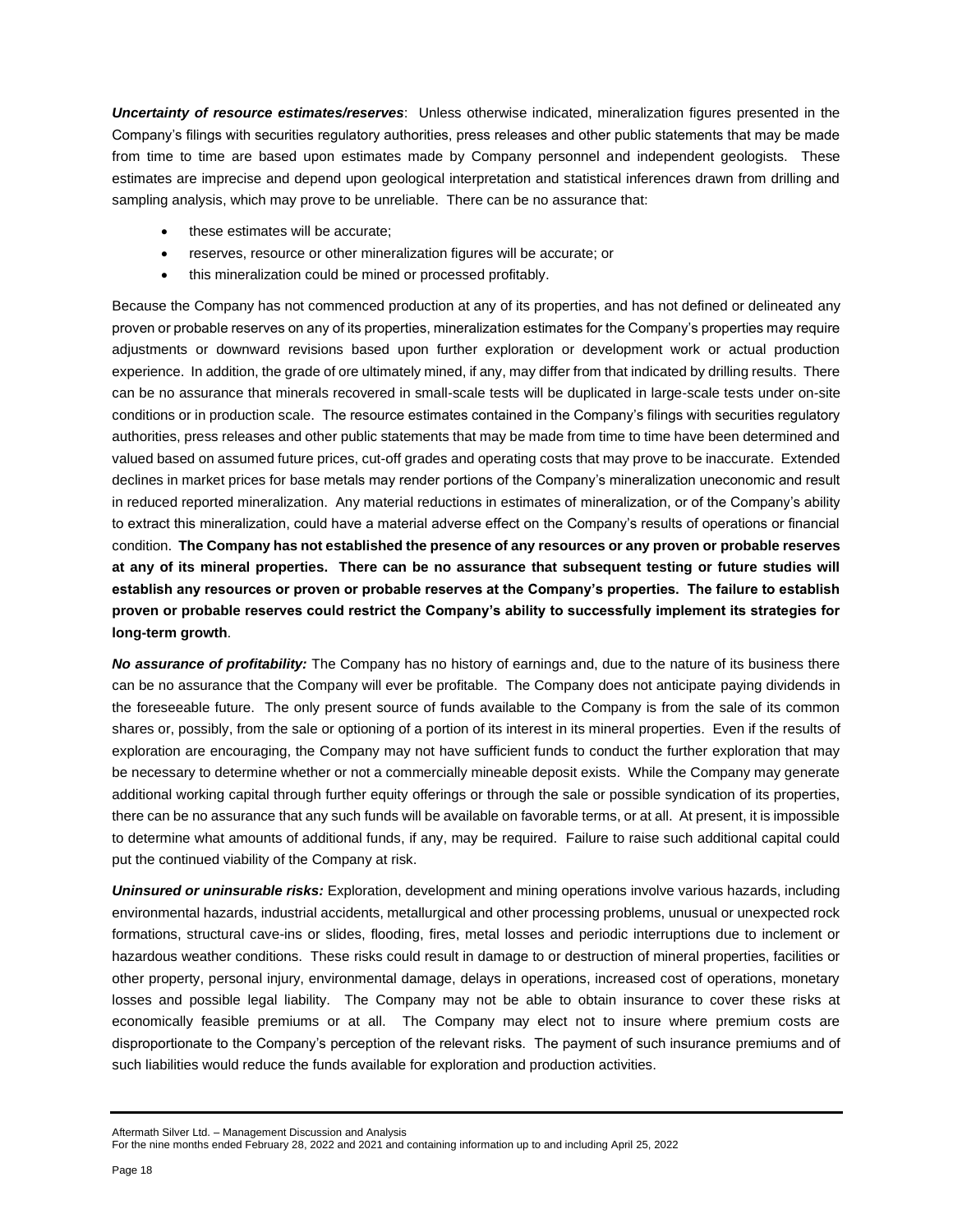*Enforcement of civil liabilities***:** A portion of the assets of the Company and its subsidiaries are located outside of Canada, and it may be difficult or impossible to enforce judgments granted by a court in Canada against the assets of the Company or the directors and officers of the Company residing outside of the country.

*COVID-19:* In March 2020, the World Health Organization declared coronavirus COVID-19 a global pandemic. This contagious disease outbreak, which has continued to spread, and any related adverse public health developments, has adversely affected workforces, economies, and financial markets globally, potentially leading to an economic downturn. It is not possible for the Company to predict the duration or magnitude of the adverse results of the outbreak and its effects on the Company's business or ability to raise funds.

*Community and NGO Actions:* Communities and non-governmental organizations ("NGOs") are increasingly vocal and active with respect to the potential impact of minerals exploration, development and mining activities at or near their communities, whether they are directly or indirectly affected by such activities. Some communities and NGOs could take actions that may have a material adverse effect on the Company's exploration and development plans. The nature of such risks is fluid, and although the Company takes community engagement seriously, its community engagement plan is in the formative stage and there is no guarantee that the Company will be able to manage such risks successfully.

*The Company may be a "passive foreign investment company" under the U.S. Internal Revenue Code, which may result in material adverse U.S. federal income tax consequences to investors in the Company's common shares that are U.S. taxpayers***:** Investors in the Company's common shares that are U.S. taxpayers should be aware that the Company believes that it has been in prior years, and expects it will be in the current year be, a "passive foreign investment company" under Section 1297(a) of the U.S. Internal Revenue Code (a "PFIC"). If the Company is or becomes a PFIC, generally any gain recognized on the sale of the Company's common shares and any "excess distributions" (as specifically defined) paid on such common shares must be rateably allocated to each day in a U.S. taxpayer's holding period for the common shares. The amount of any such gain or excess distribution allocated to prior years of such U.S. taxpayer's holding period for the common shares generally will be subject to U.S. federal income tax at the highest tax applicable to ordinary income in each such prior year, and the U.S. taxpayer will be required to pay interest on the resulting tax liability for each such prior year, calculated as if such tax liability had been due in each such prior year.

Alternatively, a U.S. taxpayer that makes a "qualified electing fund" (a "QEF") election with respect to the Company generally will be subject to U.S. federal income tax on such U.S. taxpayer's pro rata share of the Company's "net capital gain" and "ordinary earnings" (as specifically defined and calculated under U.S. federal income tax rules), regardless of whether such amounts are actually distributed by the Company. U.S. taxpayers should be aware, however, that there can be no assurance that the Company will satisfy record keeping requirements under the QEF rules or that the Company will supply U.S. taxpayers with required information under the QEF rules, in event that the Company is a PFIC and a U.S. taxpayer wishes to make a QEF election. As a second alternative, a U.S. taxpayer may make a "markto-market election" if the Company is a PFIC and the Company's common shares are "marketable stock" (as specifically defined). A U.S. taxpayer that makes a mark-to-market election generally will include in gross income, for each taxable year in which the Company is a PFIC, an amount equal to the excess, if any, of (a) the fair market value of the common shares as of the close of such taxable year over (b) such U.S. taxpayer's adjusted tax basis in the common shares.

Due to the extreme complexity of the PFIC rules and the potentially materially adverse consequence to a shareholder that is a U.S. taxpayer of the Company being a PFIC, it is critical that each shareholder that is a U.S. taxpayer consult with that shareholder's U.S. tax adviser before undertaking any transactions in the Company's common shares.

## **PROPOSED TRANSACTIONS**

Aftermath Silver Ltd. – Management Discussion and Analysis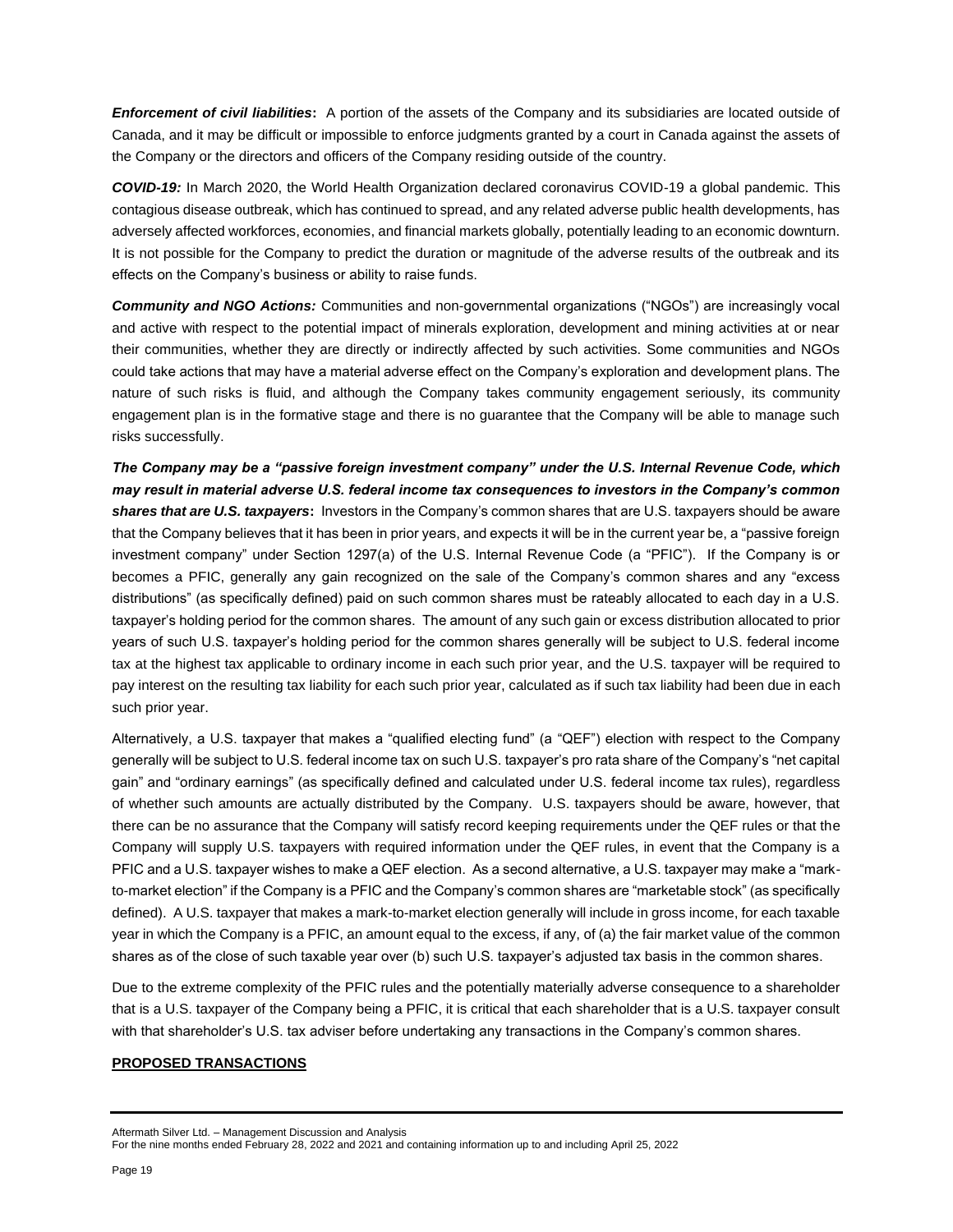The Company has no specific proposed transactions. However, consistent with the nature of the Company's operations, the Company is continuously reviewing potential mineral property acquisitions and is likely to acquire additional mineral properties in the future.

# **OUTSTANDING SHARE DATA**

The Company's authorized capital is unlimited common shares without par value. As at the date of this MD&A, the following common shares, options and share purchase warrants were outstanding:

|                                                        | # of Shares |
|--------------------------------------------------------|-------------|
| Issued and Outstanding Common Shares at April 25, 2022 | 136,678,863 |
| <b>Employee Stock Options</b>                          | 11,512,500  |
| Warrants                                               | 15,077,505  |
| Fully Diluted at April 25, 2022                        | 163,268,868 |

# **TRANSACTIONS WITH RELATED PARTIES**

The Company has entered into certain transactions with related parties during the nine months ended February 28, 2022 and to the date of this MD&A. All transactions with related parties have occurred in the normal course of operations and are measured at the exchange amount, which is the amount of consideration established and agreed upon by the related parties.

| <b>Name</b>              | Relationship                                | <b>Purpose of Transaction</b>                         | Amount*   |
|--------------------------|---------------------------------------------|-------------------------------------------------------|-----------|
| <b>Michael Williams</b>  | Director and Chairman                       | Consulting Fees <sup>(1)</sup>                        | \$135,000 |
| <b>Ralph Rushton</b>     | Director and CEO                            | Salaries & Wages                                      | \$180,000 |
| Sheryl Elsdon            | Corporate Secretary                         | <b>Corporate Secretary Fees</b>                       | \$24,750  |
| Red Fern Consulting Ltd. | Company in which the CFO is<br>an associate | <b>Consulting Fees</b>                                | \$54,000  |
| Keenan Hohol             | <b>Director</b>                             | <b>Directors Fees</b>                                 | \$22,500  |
|                          |                                             | <b>Consulting Fees</b>                                |           |
| David Terry              | <b>Director</b>                             | <b>Directors Fees</b>                                 | \$22,500  |
| Mining Footprint Ltd.    | Company controlled by a                     | Directors Fees <sup>(2)</sup>                         | \$21,250  |
|                          | Director and COO                            | Geological consulting fees <sup>(2)</sup>             | \$48,125  |
| Octavian Capital Corp.   | Company controlled by a<br>director         | Rent, office, administrative, and<br>consulting costs | \$56,863  |

\* Does not include share-based payments.

- 1) Amounts payable to Octavian Capital Corp., a company controlled by Mr. Williams.
- 2) Amounts payable to Mining Footprint Ltd, a company controlled by Michael Parker, a director of the Company.

Aftermath Silver Ltd. – Management Discussion and Analysis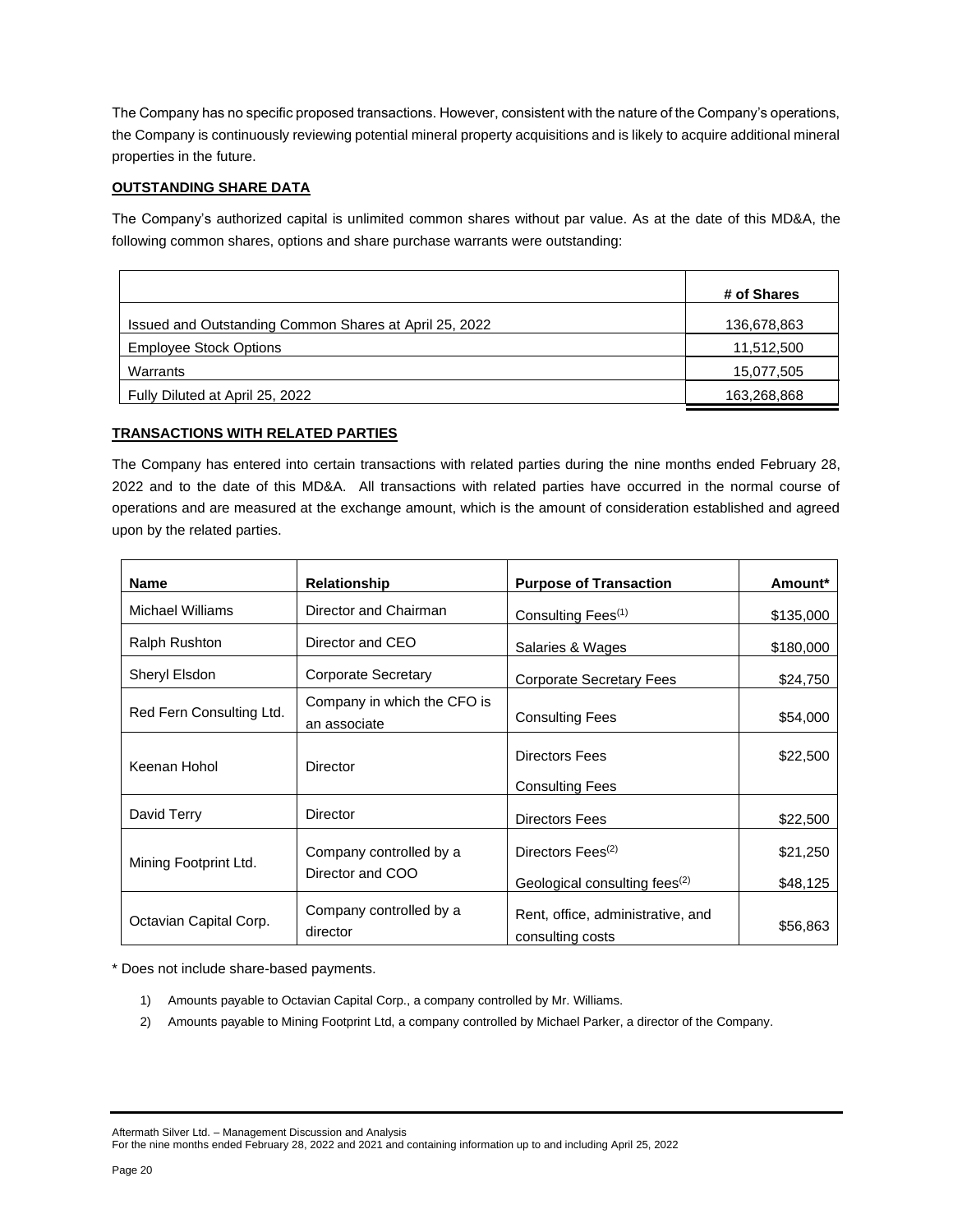As at February 28, 2022, due to related parties included \$27,738 (May 31, 2021 - \$13,677) due to key management personnel. As at February 28, 2022, the Company has recorded \$30,227 (May 31, 2021 - \$29,839) in prepaid expenses and advances to related parties.

Total share-based payments to related parties for the nine months ended February 28, 2022 were \$493,690 (2021 - \$1,780,990)

## **OFF-BALANCE SHEET ARRANGEMENTS**

The Company does not have any off-balance sheet arrangements as at February 28, 2022 and to the date of this MD&A.

## **COMMITMENTS**

The Company does not have any commitments as at February 28, 2022, and to the date of this MD&A.

## **ACCOUNTING POLICIES AND ESTIMATES**

The preparation of financial statements requires management to make estimates, assumptions and judgments that affect the reported amounts of assets and liabilities and disclosure of contingent assets and liabilities at the date of the financial statements and the reported amounts of income and expenses during the reported periods. The Company reviews its estimates and assumptions regularly; however, actual results could differ from those estimates. Significant judgments are used are as follows:

## Valuation of convertible debentures

The equity portion of the convertible debenture is calculated using a discounted cash flow method which requires management to make an estimate on an appropriate discount rate.

## Going concern

The assessment of the Company's ability to continue as a going concern involves judgment based on historical experience. Significant judgments are used in the Company's assessment of its ability to continue as a going concern, which are described in Note 1 of the condensed consolidated interim financial statements.

## Functional currency

The functional currency of an entity is assessed on a standalone basis to determine the economic substance of the currency in which each entity performs its operations.

## Acquisition of subsidiary entities

Management determines whether assets acquired, and liabilities assumed constitute a business. A business consists of inputs and processes applied to those inputs that have the ability to create outputs. During the year ended May 31, 2020, the Company completed the acquisition of Minera Cachinal and determined that the transaction did not qualify as a business combination under IFRS 3, "Business Combinations."

## Deferred Income tax

The determination of income tax is inherently complex and requires making certain judgments about future events. While income tax filings are subject to audits and reassessments, the Company has adequately provided for all income tax obligations. However, changes in facts and circumstances as a result of income tax audits, reassessments, jurisprudence and any new legislation may result in an increase or decrease in our provision for income taxes.

## Mineral properties

Aftermath Silver Ltd. – Management Discussion and Analysis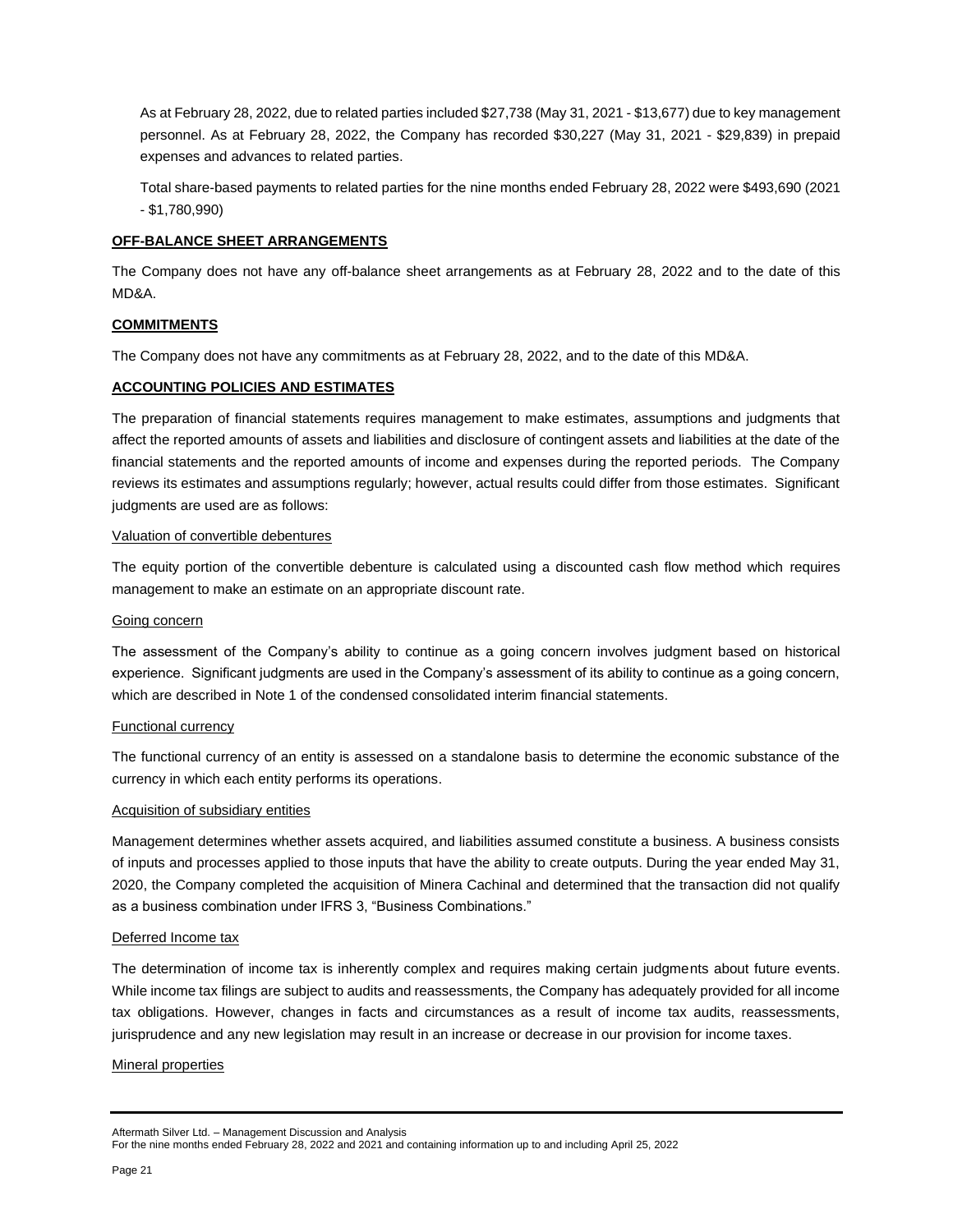The recognition of mineral properties requires judgments regarding future recoverability and carrying cost. The cost model is utilized and the value of the mineral properties is based on the acquisition expenditures incurred. At every reporting period, management assesses the potential impairment which involves assessing whether or not facts or circumstances exist that suggest the carrying amount exceeds the recoverable amount.

Significant accounting estimates are used as follows:

#### Share-based payments

Share-based payments are subject to estimation of the value of the award at the date of grant using pricing models such as the Black-Scholes option valuation model. The option valuation model requires the input of highly subjective assumptions including the expected stock price volatility. Because the Company's stock options have characteristics significantly different from those of traded options and because the subjective input assumptions can materially affect the calculated fair value, such value is subject to measurement uncertainty.

#### Shares issued in non-cash transactions

The valuation of shares issued in non-cash transactions. Generally, the valuation of non-cash transactions is based on the value of the goods or services received. When this cannot be determined, it is based on the fair value of the noncash consideration. When non-cash transactions are entered into with employees and those providing similar services, the non-cash transactions are measured at the fair value of the consideration given up using market prices.

#### *Adoption of New Standards and Interpretations*

There are no IFRSs or IFRIC Interpretations that are not yet effective that would be expected to have a material impact on the Company for the period ended February 28, 2022.

## **DISCLOSURE OF MANAGEMENT COMPENSATION**

In accordance with the requirements of Section 19.5 of TSXV Policy 3.1, the Company provides the following disclosure with respect to the compensation of its directors and officers during the period:

- 1. During the period ended February 28, 2022, the Board of directors approved director and officer fees as follows:
	- a. Monthly director fees to Michael Parker of \$2,500;
- 2. During the period ended February 28, 2022, directors and officers of the Company were paid (or accrued) certain amounts, directly or indirectly, for their services as directors and officers or in other capacities by the Company and its subsidiaries. Refer to "Transactions with Related Parties".
- 3. During the period ended February 28, 2022, the Company did not enter into any arrangements relating to severance payments to be paid to directors and officers of the Company and its subsidiaries.

## **RECENT DEVELOPMENTS AND OUTLOOK**

The Company expects to obtain financing in the future primarily through further equity financing. There can be no assurance that the Company will succeed in obtaining additional financing, now or in the future. Failure to raise additional financing on a timely basis could cause the Company to suspend its operations.

Aftermath Silver Ltd. – Management Discussion and Analysis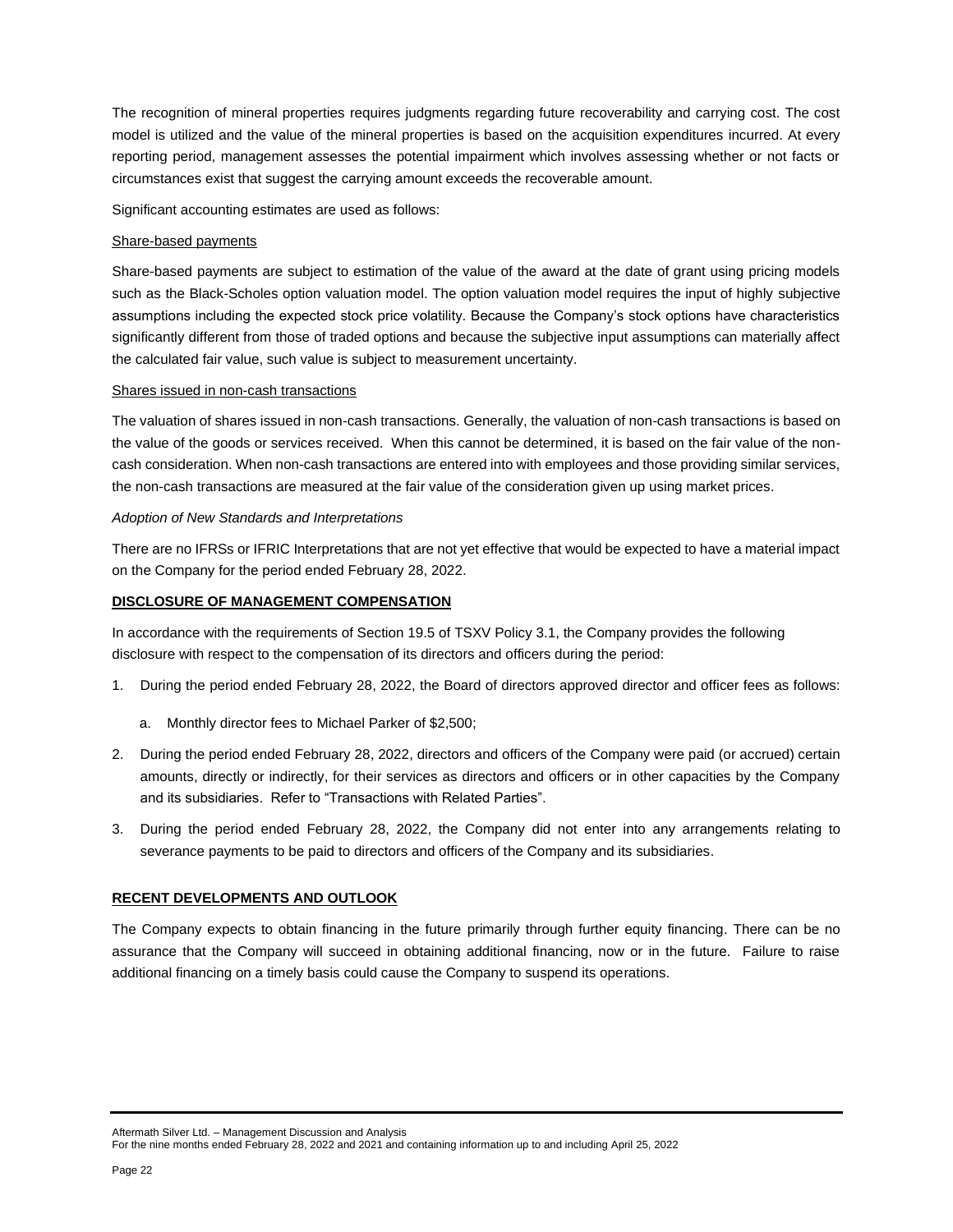## **FINANCIAL INSTRUMENTS AND MANAGEMENT OF CAPITAL**

#### *Fair values in the consolidated statement of financial position*

The carrying amounts reported in the statement of financial position for the current financial assets and liabilities, which include cash, receivables, accounts payable and accrued liabilities, due to related parties, and short-term loans, approximate fair values due to the immediate or short-term maturities of these financial instruments.

## *Credit risk*

Credit risk arises from the possibility that counterparties may be unable to fulfill their commitments to the Company. The Company's credit risk is primarily attributable to its liquid financial assets, including cash and other receivables. The carrying value of these instruments represents the Company's maximum exposure to credit risk. The Company manages and limits exposure to credit risk by maintaining its cash with high-credit quality financial institutions. There is minimal credit risk with respect to GST receivable as this amount is recoverable from Canadian governmental agencies. At February 28, 2022, the Company's exposure to credit risk is minimal.

## *Liquidity risk*

Liquidity risk is the risk that the Company cannot meet its financial obligations associated with financial liabilities in full. The Company manages liquidity risk through the management of its capital structure, as outlined in note 9 of the condensed consolidated interim financial statements.

## *Interest rate risk*

Interest rate risk is the risk that the fair value or future cash flows of a financial instrument will fluctuate because of changes in the market interest rates. The Company has no interest-bearing financial assets as at February 28, 2022.

## *Foreign currency risk*

Foreign currency risk is the risk that the fair value or future cash flows of a financial instrument will fluctuate because of the changes in foreign currency rates. The Company's functional and reporting currency is the Canadian dollar. The Company incurs foreign currency risk on purchases that are denominated in a currency other than the functional currency of the Company, which will have an impact on the profitability of the Company and may also affect the value of the Company's assets, liabilities and the amount of shareholders' equity.

The Company's main risks are associated with fluctuations in the US dollar ("US"), the Chilean peso ("CLP"), the Peruvian Sol ("PEN"), and the Mexican peso ("MXN"). The Company does not enter into any foreign exchange hedging contracts. As at February 28, 2022, the Company had foreign current assets totaling approximately CLP6,267,363 and PEN1,076,254 and amounts payable totaling approximately US\$6,835,190, CLP8,691,743, MXN263,984 and PEN167,313. The Company has determined that a 10% increase or decrease in these currencies against the Canadian dollar on these instruments, as at February 28, 2022, would result in a \$839,127 change to profit or loss for the period.

## **APPROVAL**

The Board of Directors of the Company has approved the disclosure contained in this MD&A. A copy of this MD&A will be provided to anyone who requests it.

## **ADDITIONAL INFORMATION**

Additional information relating to the Company is on SEDAR at [www.sedar.com.](http://www.sedar.com/)

Aftermath Silver Ltd. – Management Discussion and Analysis